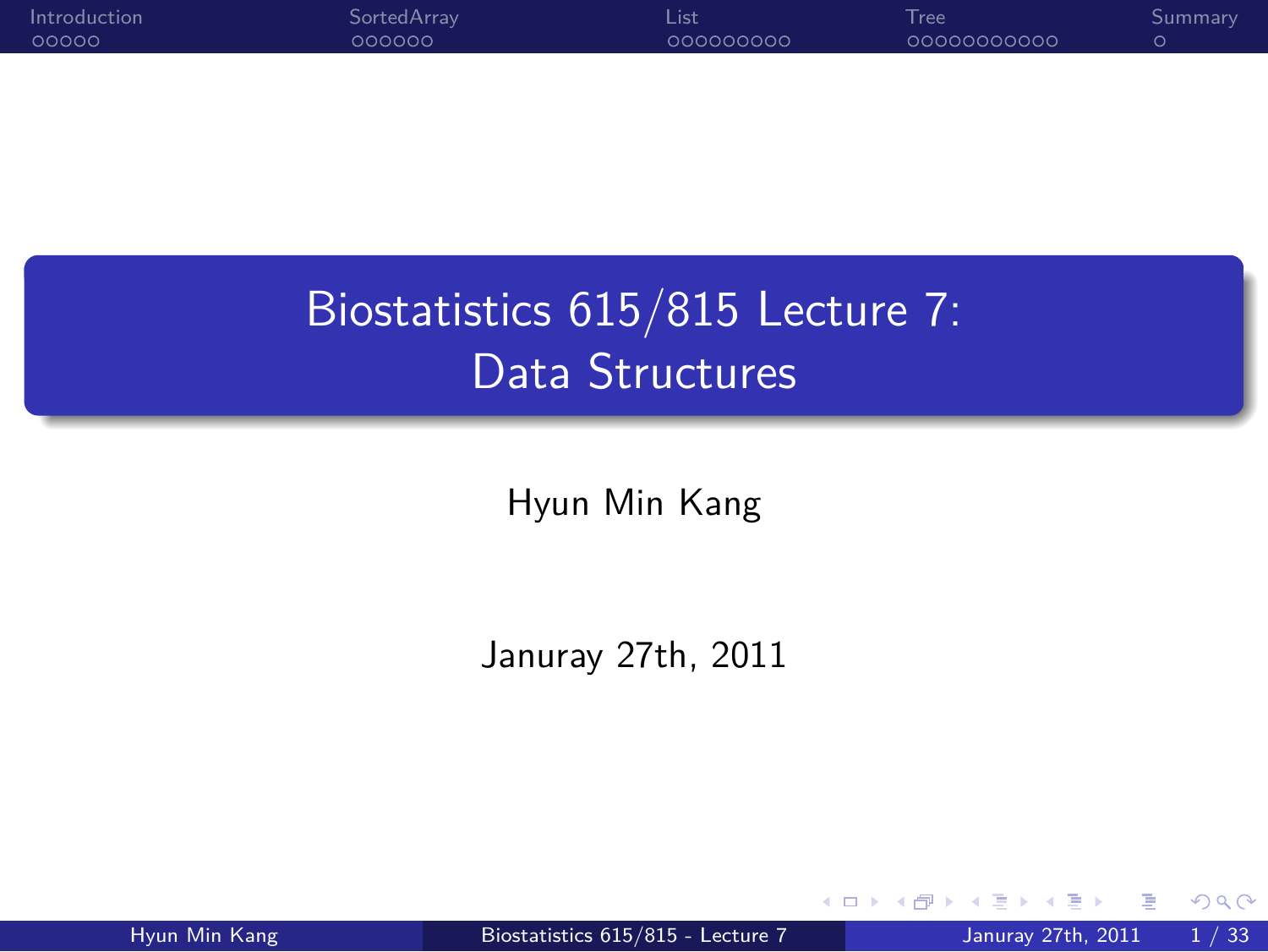

.. .

Another good and bad news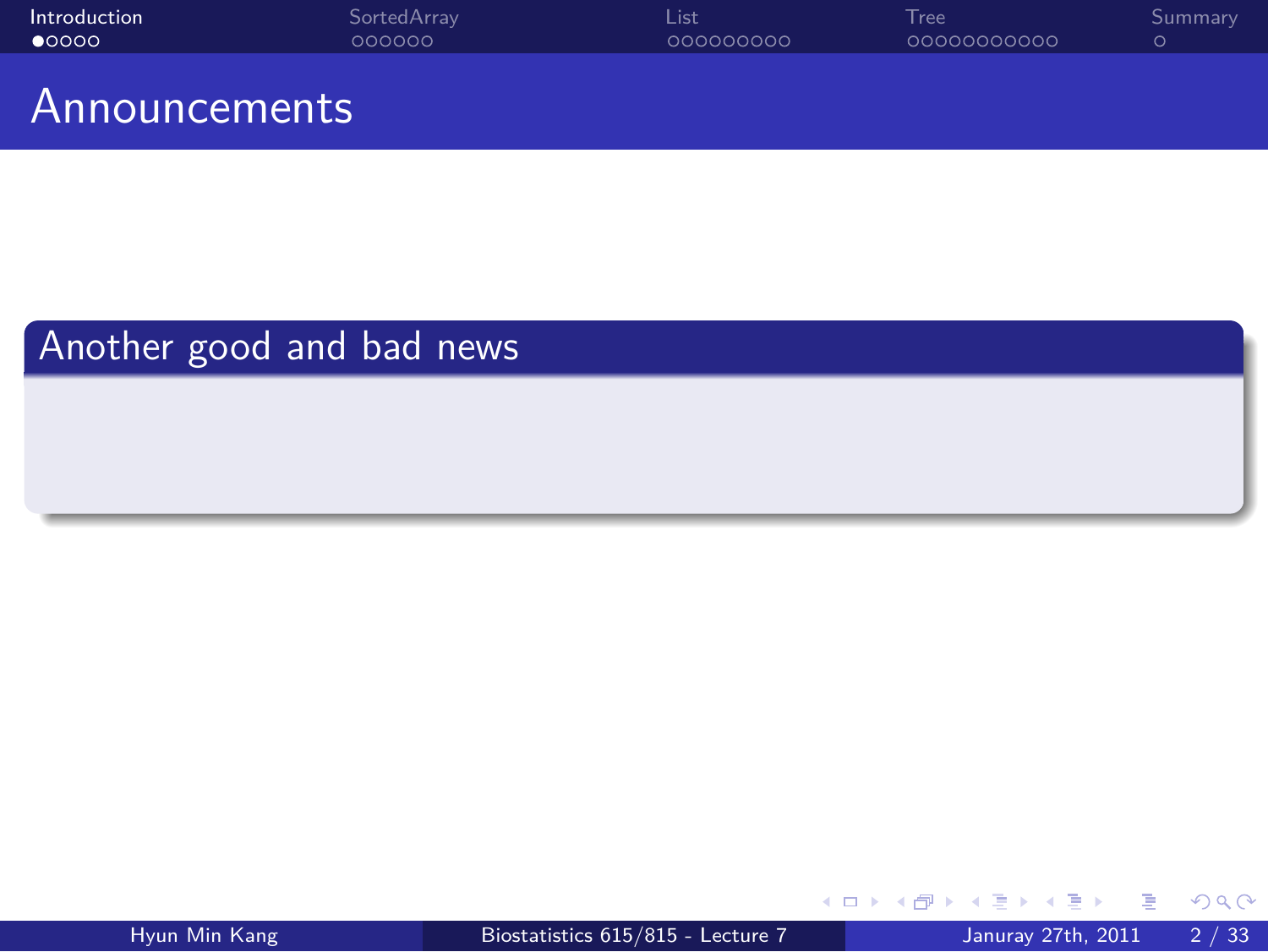Introduction<br>● 0000 SortedArray<br>000000 List<br>000000000 Tree<br>00000000000 . Summary Announcements

.. .

Another good and bad news

- Homework  $#2$  is finally announced
- *•* Due is on Feb 7th, but better start earlier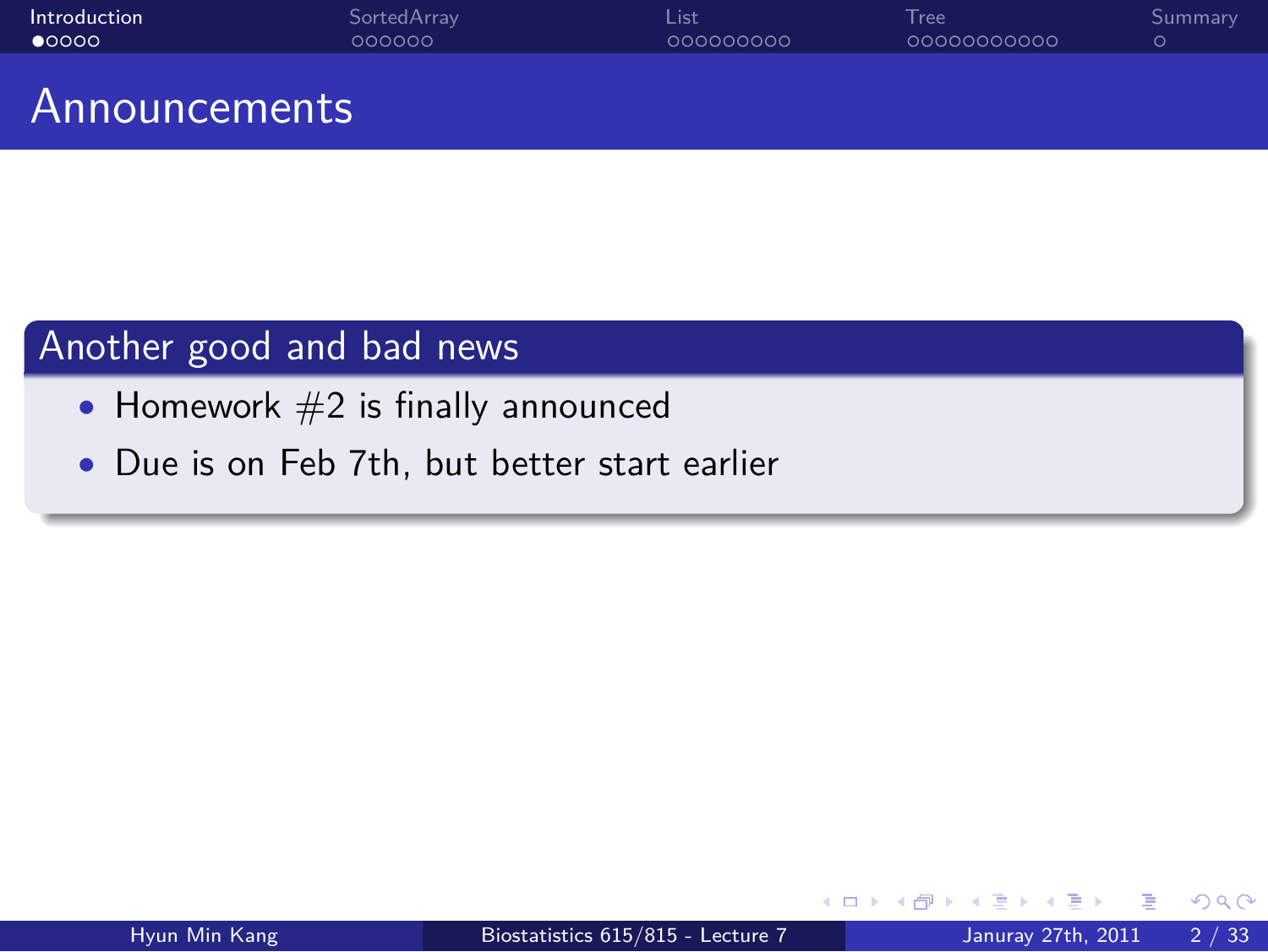#### Introduction<br>● 0000 SortedArray<br>000000 List<br>000000000 Tree<br>00000000000 . Summary Announcements

# Another good and bad news

- Homework  $#2$  is finally announced
- *•* Due is on Feb 7th, but better start earlier

# . 815 projects ..

*•* Instructor will send out E-mails to individually later today.

.. .

.. .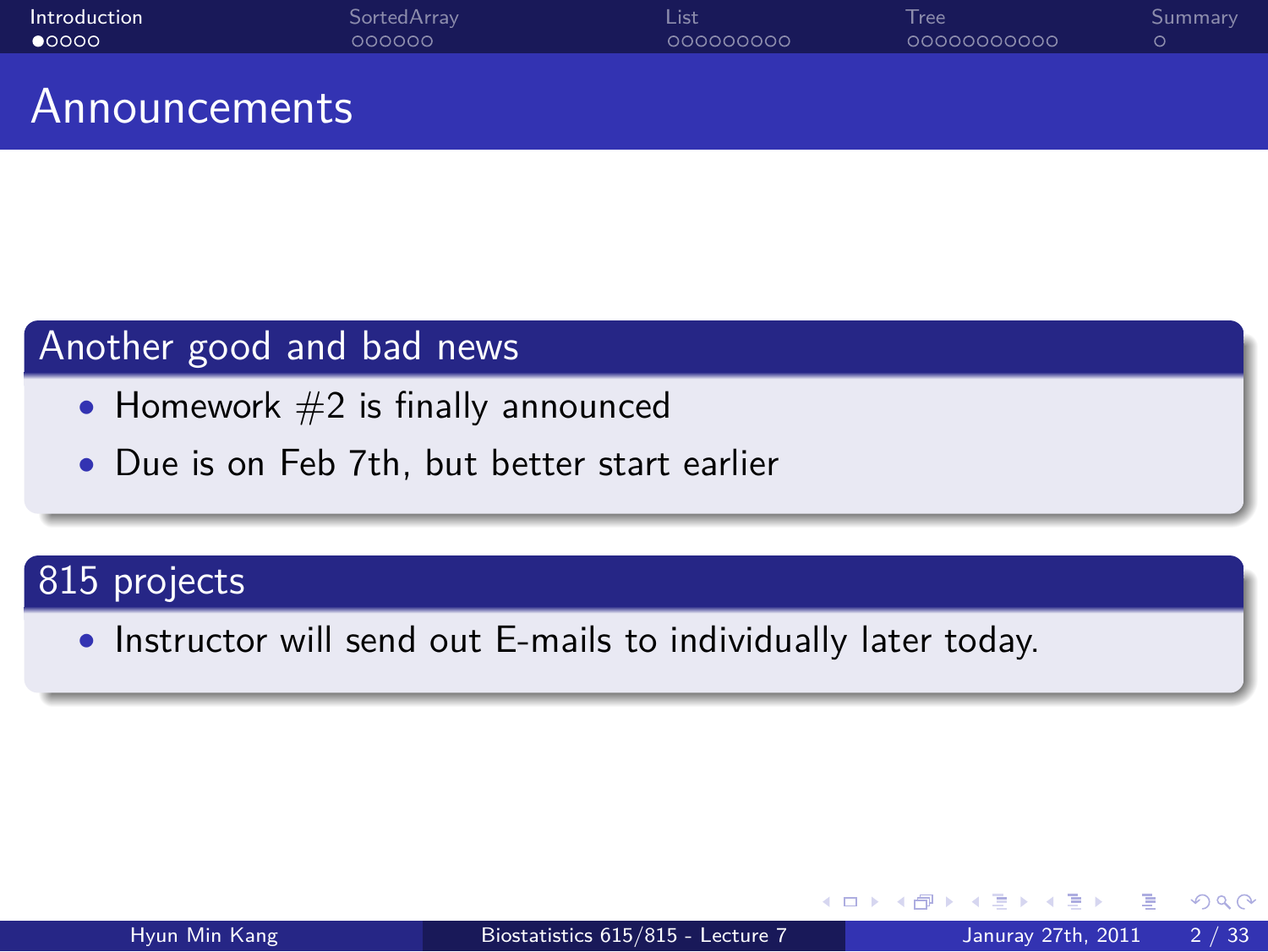Tree<br>00000000000

. Summary

Recap : Radix sort

# Key idea

*•* Sort the input sequence from the last digit to the first repeatedly using a linear sorting algorithm such as COUNTINGSORT

.. .

List<br>000000000

*•* Applicable to integers within a finite range

SortedArray<br>000000

| 329 | 720 | 720 |             | 329 |  |
|-----|-----|-----|-------------|-----|--|
| 457 | 355 | 329 |             | 355 |  |
| 657 | 436 | 436 |             | 436 |  |
| 839 |     |     | 839 - ամյու | 457 |  |
| 436 | 657 | 355 |             | 657 |  |
| 720 | 329 | 457 |             | 720 |  |
| 355 | 839 | 657 |             | 839 |  |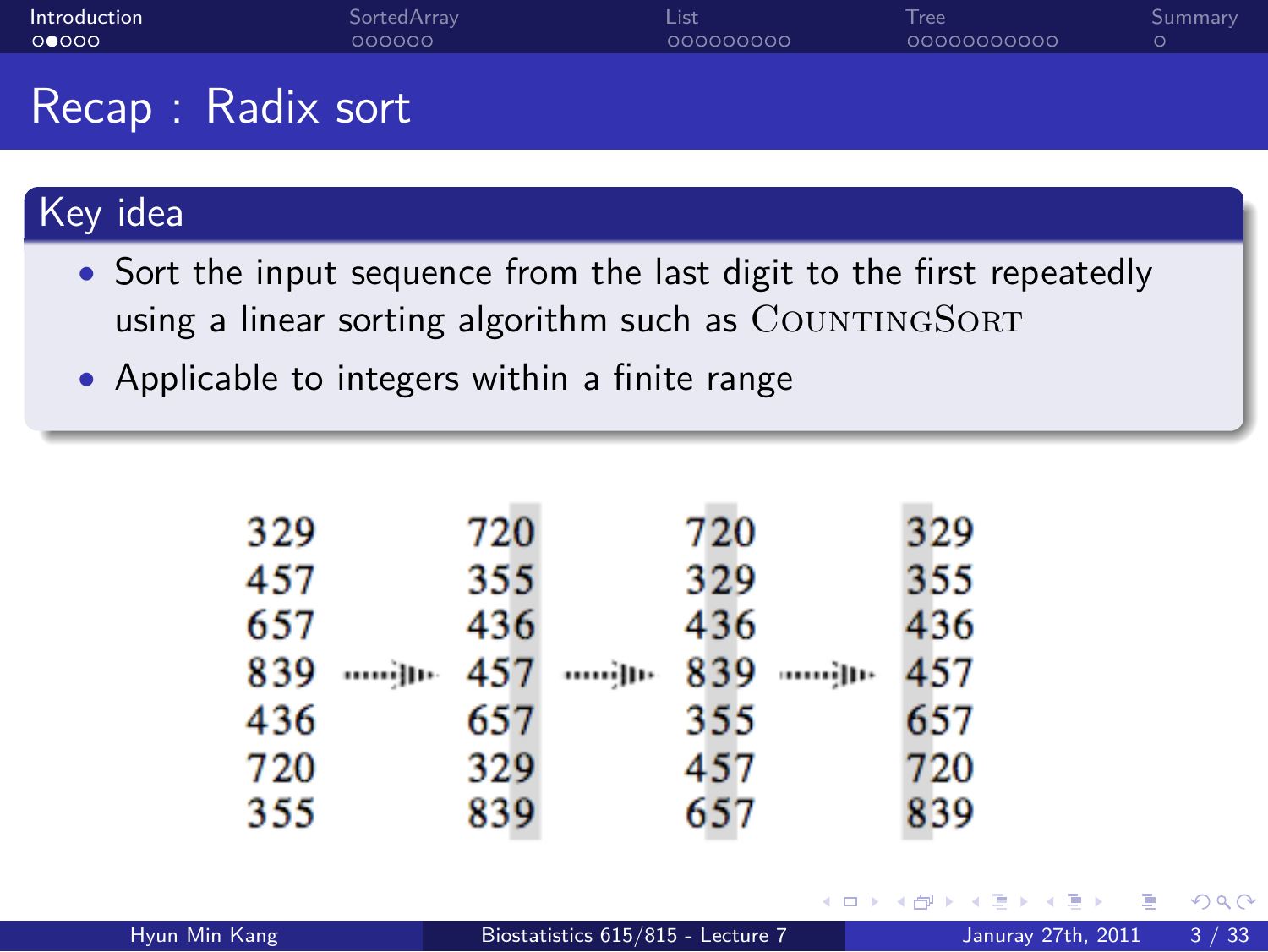#### . . . . . Introduction SortedArray<br>000000 List<br>000000000 Tree<br>00000000000 . Summary Recap : Elementary data structures

|             | <b>SEARCH</b>    | <b>INSERT</b>    | Delete           |
|-------------|------------------|------------------|------------------|
| Array       | $\Theta(n)$      | $\Theta(1)$      | $\Theta(n)$      |
| SortedArray | $\Theta(\log n)$ | $\Theta(n)$      | $\Theta(n)$      |
| List        | $\Theta(n)$      | $\Theta(1)$      | $\Theta(n)$      |
| Tree        | $\Theta(\log n)$ | $\Theta(\log n)$ | $\Theta(\log n)$ |
| Hash        |                  |                  |                  |

- *•* Array or list is simple and fast enough for small-sized data
- *•* Tree is easier to scale up to moderate to large-sized data
- *•* Hash is the most robust for very large datasets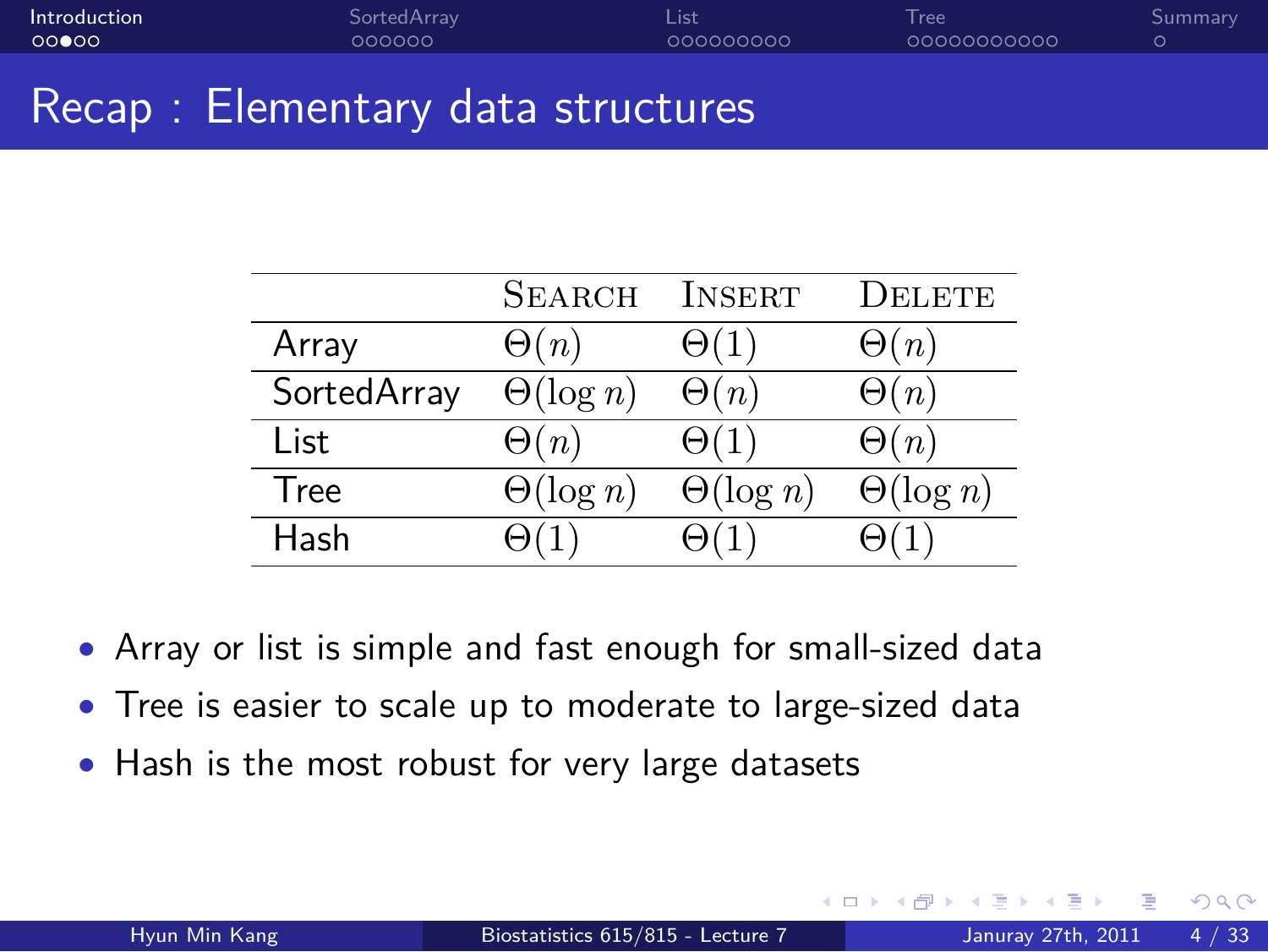#### . . . . . Introduction SortedArray<br>000000 List<br>000000000 Tree<br>00000000000 . Summary

Recap : Memory management with user-defined data type can be tricky

```
int main(int argc, char** argv) {
 myArray<int> A; \frac{1}{2} creating an instance of myArray
 A.insert(10);
 A.insert(20);
 myArray<sub>int</sub> > B = A; // copy the instance
  B.remove(10);
 if ( A.\,search(10) < 0 ) {
   std::cout << "Cannot find 10" << std::endl; // what would happen?
 }
 return 0; \frac{1}{2} // would to program terminate without errors?
}
```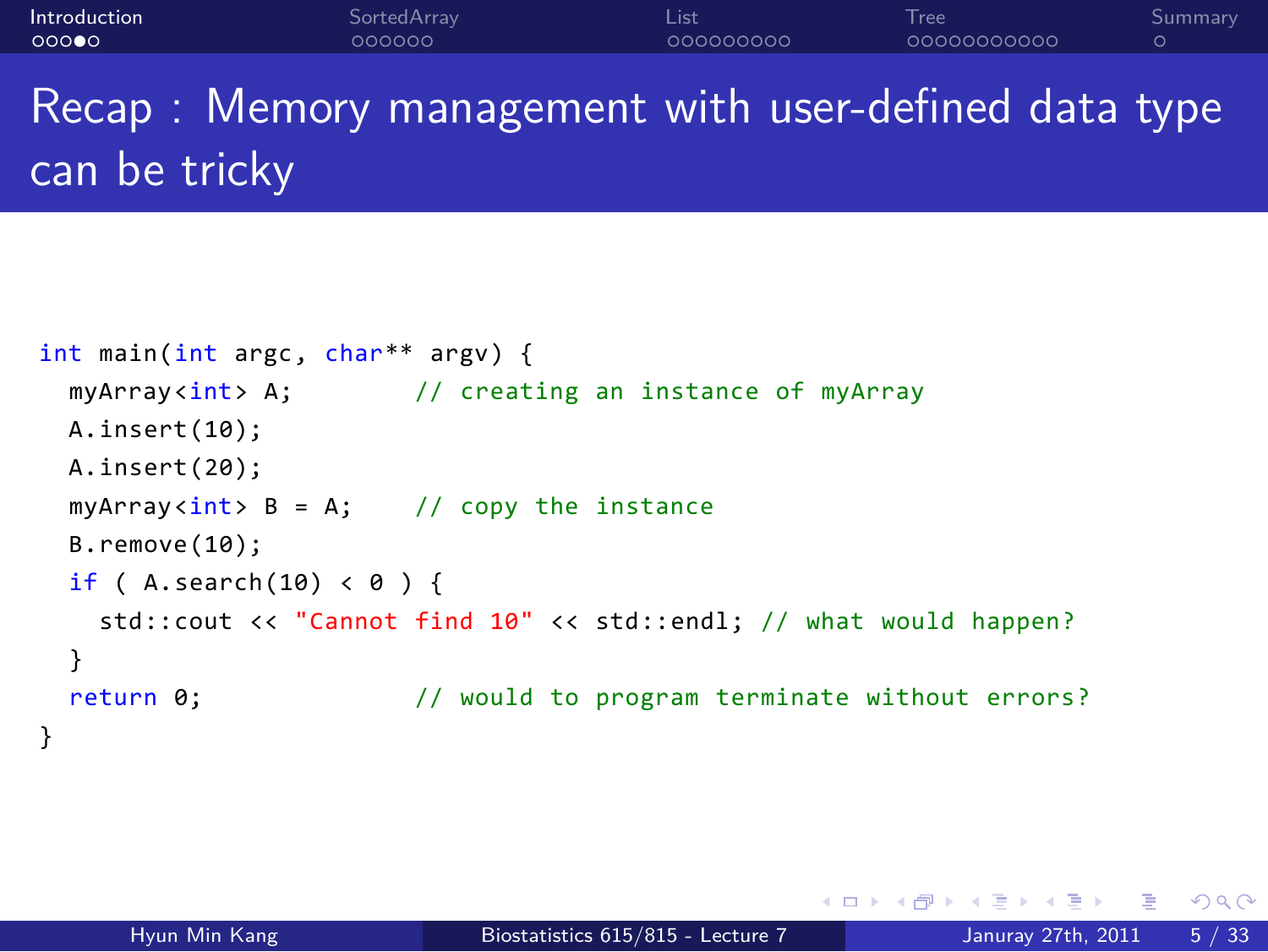#### Introduction<br>00000 SortedArray<br>000000 List<br>000000000 Tree<br>00000000000 . Summary Today

.. .

.. .

# More data structures

- *•* Sorted array
- *•* Linked list
- *•* Binary search tree
- *•* Hash table

# . Focus ..

- *•* Key concepts
- *•* How to implement the concepts to working examples
- *•* But not too much detail of advanced C++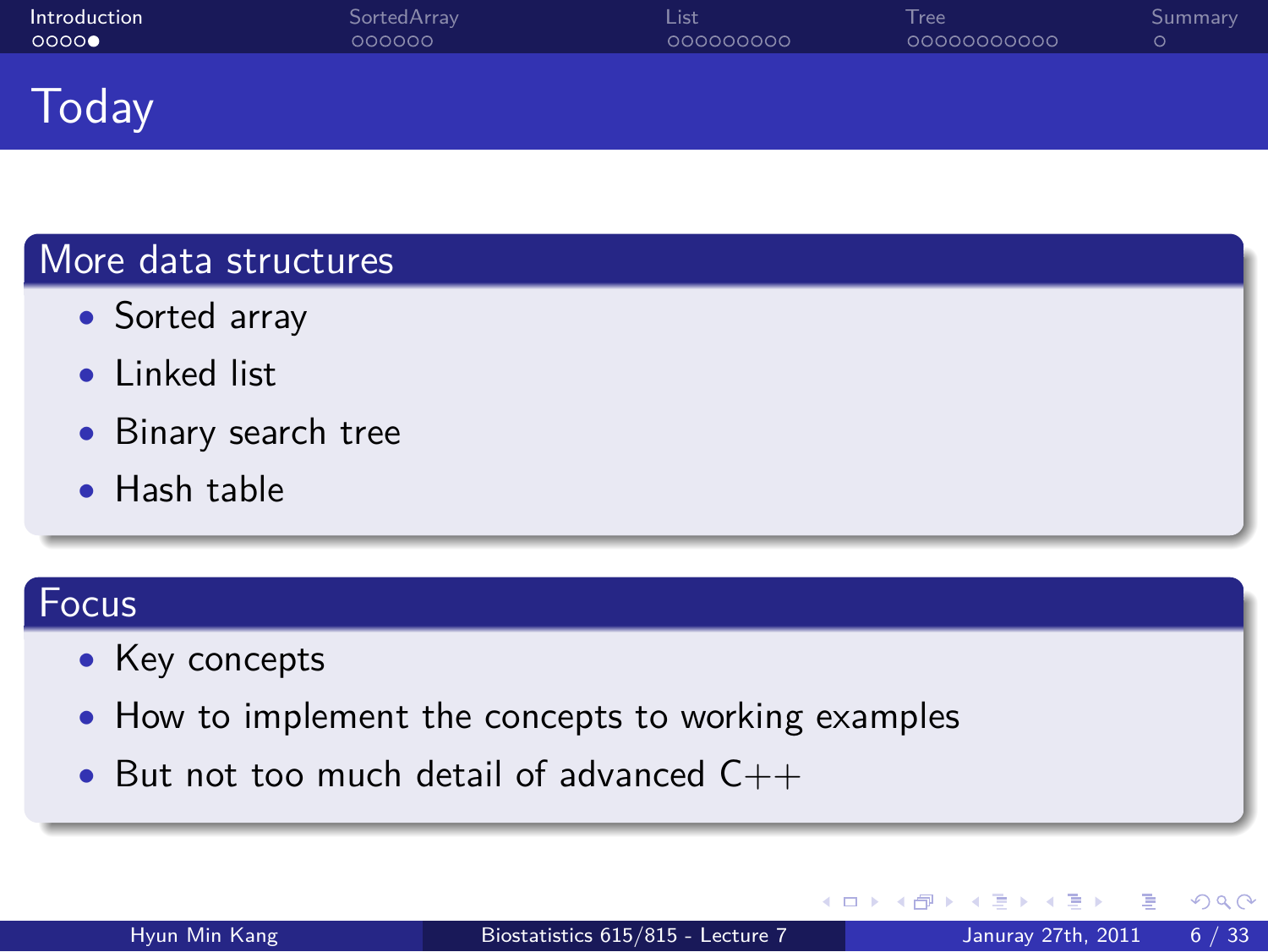### SortedArray<br>● 00000

Tree<br>00000000000

. Summary

## Sorted Array

# Key Idea

- *•* Same structure with Array
- *•* Ensure that elements are sorted when inserting and deleting an object

.. .

List<br>000000000

- *•* Insertion takes longer, but search will be much faster
	- *•* Θ(*n*) for insert
	- *•* Θ(log *n*) for search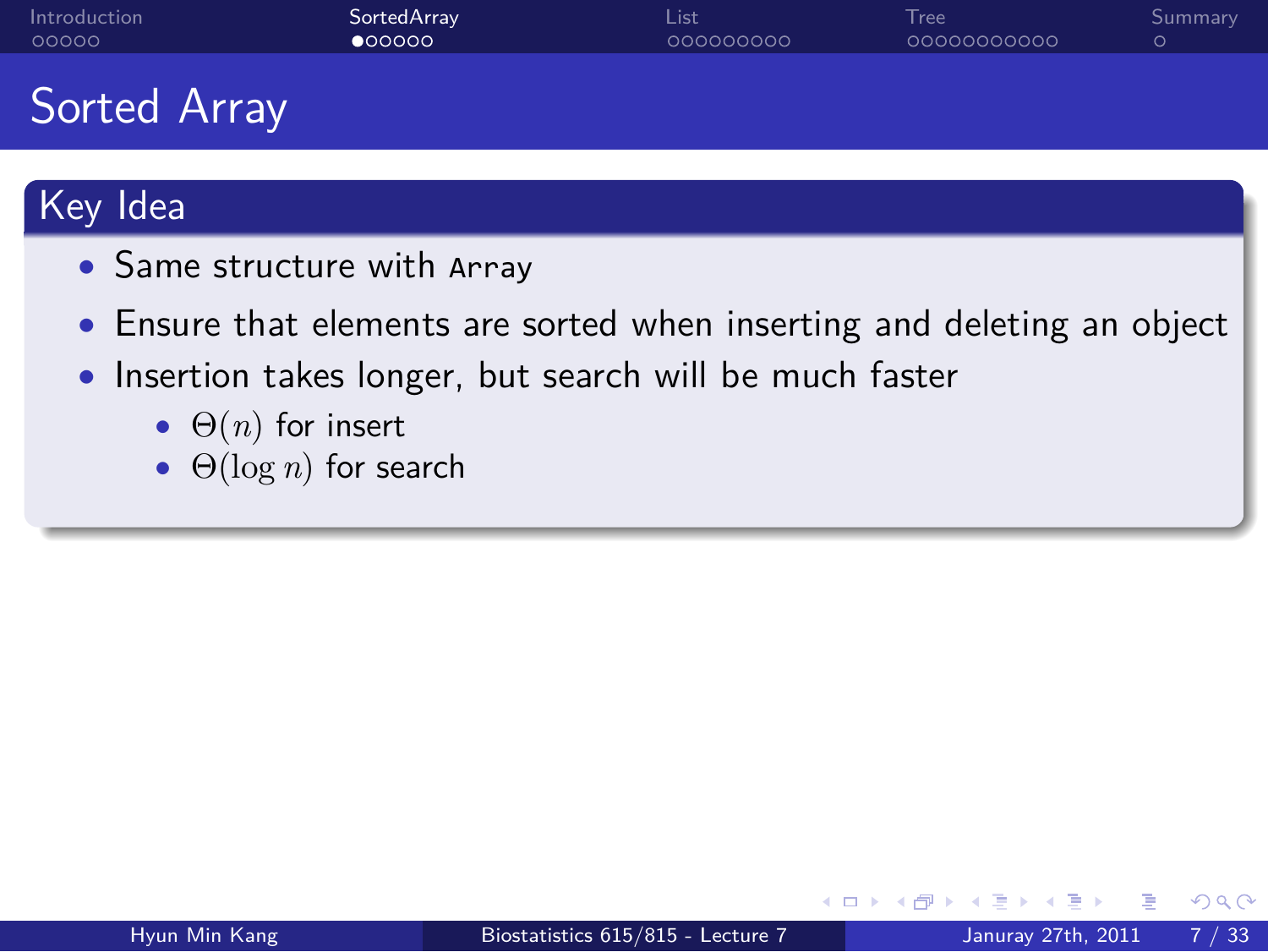### SortedArray<br>● 00000

Tree<br>00000000000

. Summary

## Sorted Array

# Key Idea

- *•* Same structure with Array
- *•* Ensure that elements are sorted when inserting and deleting an object

.. .

List<br>000000000

- *•* Insertion takes longer, but search will be much faster
	- *•* Θ(*n*) for insert
	- *•* Θ(log *n*) for search

# . Algorithms ..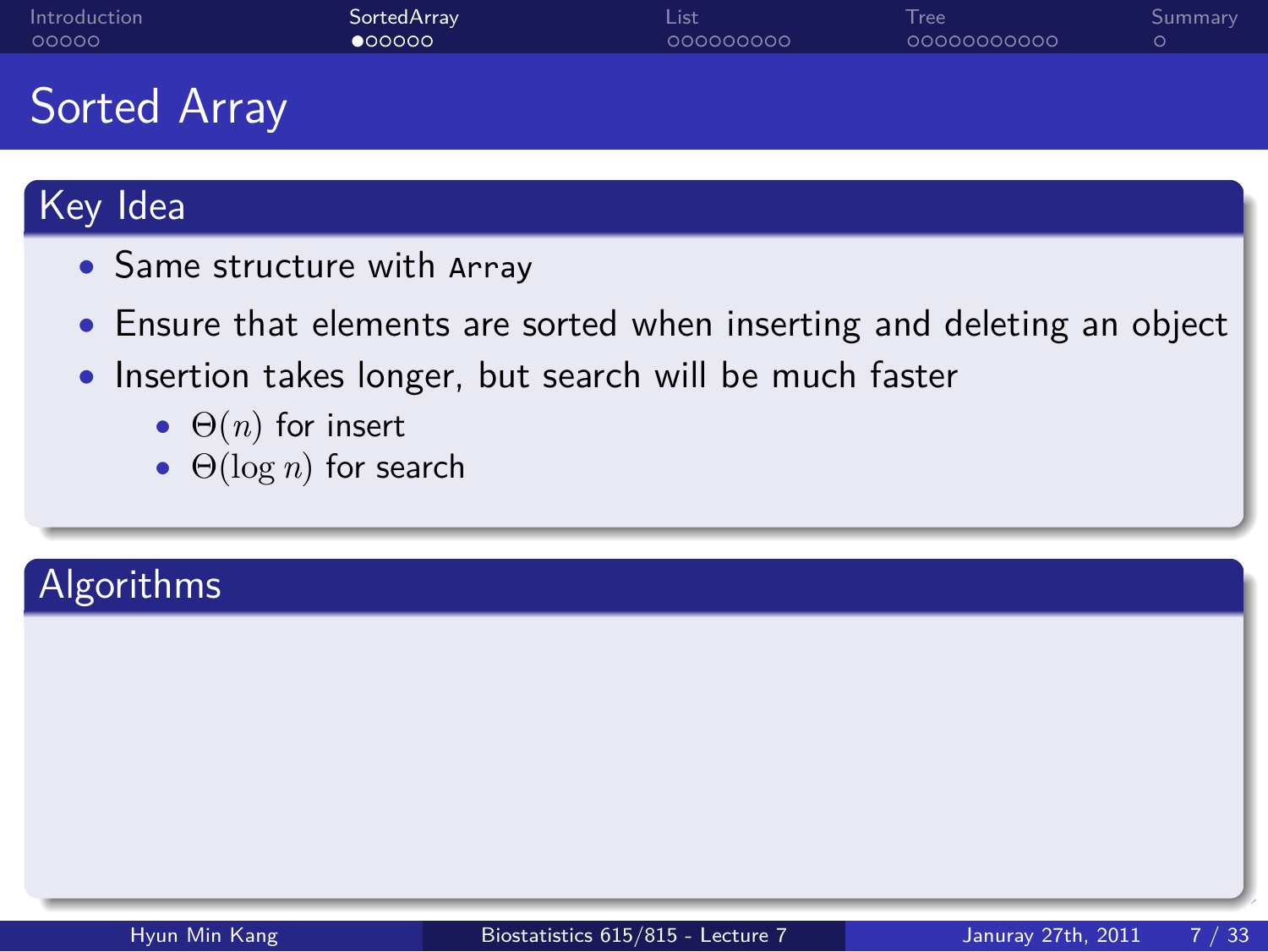### SortedArray<br>● 00000

Tree<br>00000000000

. Summary

## Sorted Array

# Key Idea

- *•* Same structure with Array
- *•* Ensure that elements are sorted when inserting and deleting an object

List<br>000000000

- *•* Insertion takes longer, but search will be much faster
	- *•* Θ(*n*) for insert
	- *•* Θ(log *n*) for search

# . Algorithms ..

Insert Insert the element at the end, and swap with the previous element if larger

.. .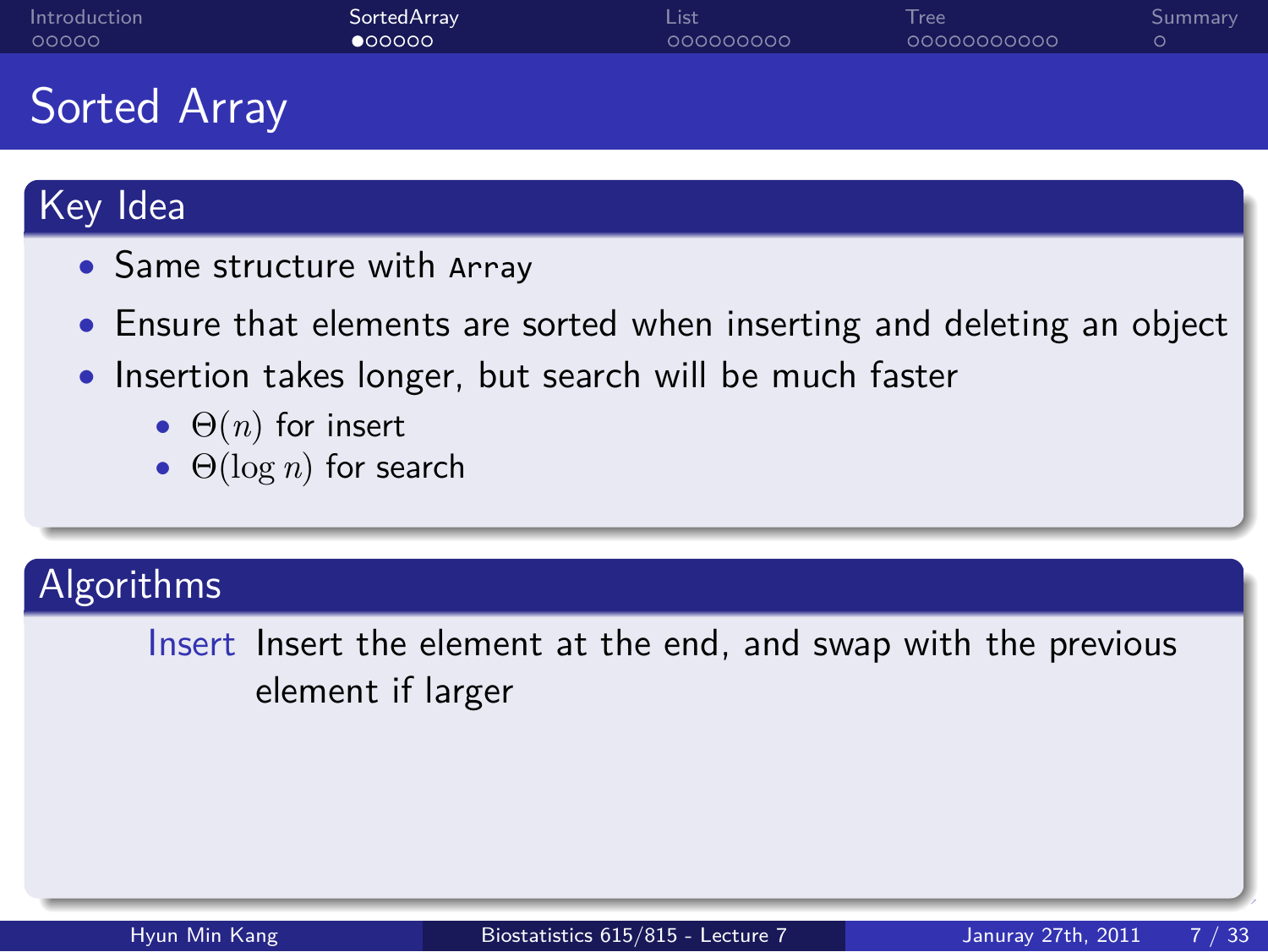### SortedArray<br>● 00000

Tree<br>00000000000

. Summary

## Sorted Array

# Key Idea

- *•* Same structure with Array
- *•* Ensure that elements are sorted when inserting and deleting an object

List<br>000000000

- *•* Insertion takes longer, but search will be much faster
	- *•* Θ(*n*) for insert
	- *•* Θ(log *n*) for search

# . Algorithms ..

Insert Insert the element at the end, and swap with the previous element if larger

.. .

• Same as a single iteration of INSERTIONSORT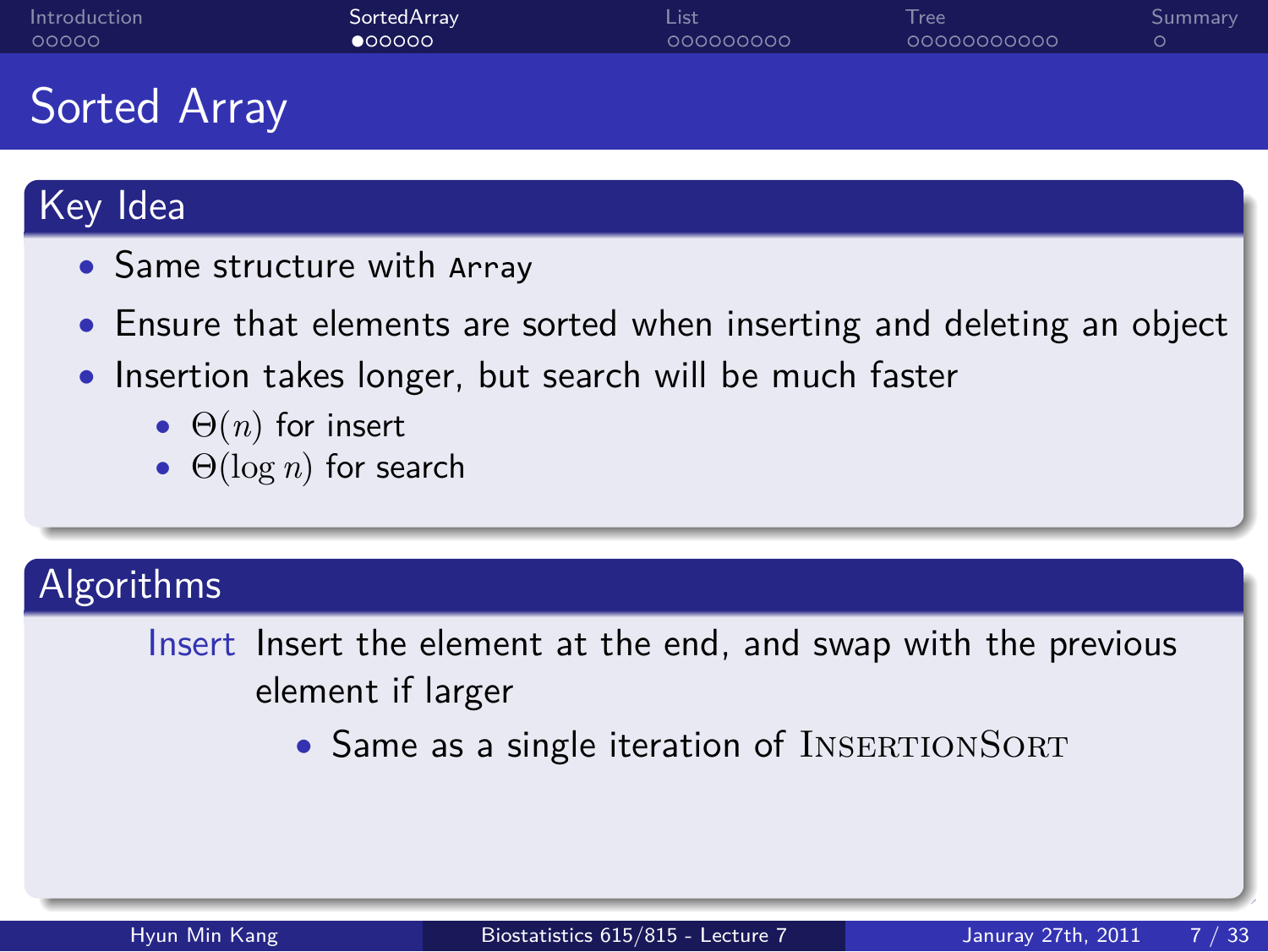### SortedArray<br>● 00000

Tree<br>00000000000

. Summary

## Sorted Array

# Key Idea

- *•* Same structure with Array
- *•* Ensure that elements are sorted when inserting and deleting an object

.. .

List<br>000000000

- *•* Insertion takes longer, but search will be much faster
	- *•* Θ(*n*) for insert
	- *•* Θ(log *n*) for search

# . Algorithms ..

- Insert Insert the element at the end, and swap with the previous element if larger
	- Same as a single iteration of INSERTIONSORT

Search Use the binary search algorithm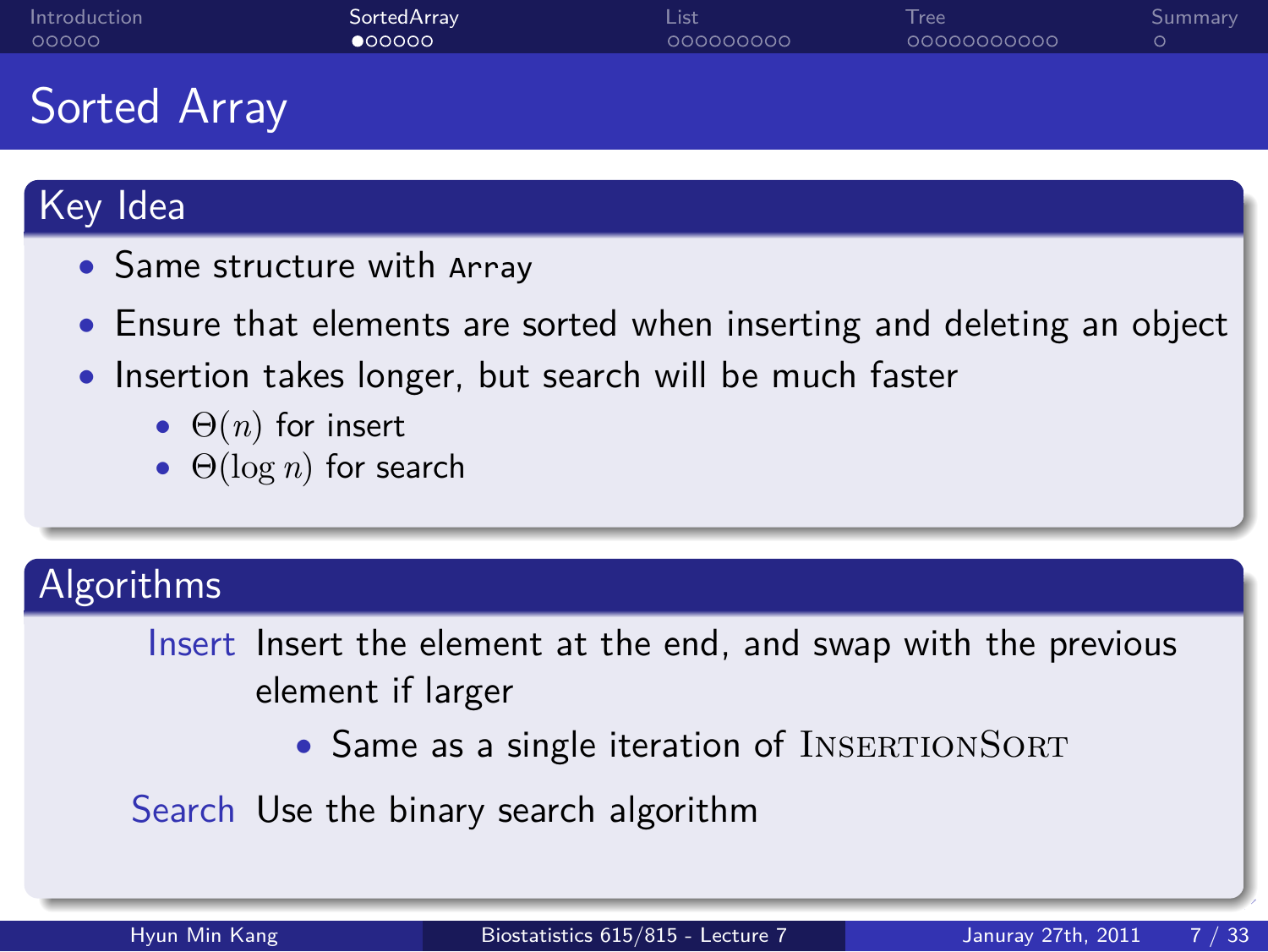### SortedArray<br>● 00000

Tree<br>00000000000

. Summary

### Sorted Array

# Key Idea

- *•* Same structure with Array
- *•* Ensure that elements are sorted when inserting and deleting an object

.. .

List<br>000000000

- *•* Insertion takes longer, but search will be much faster
	- *•* Θ(*n*) for insert
	- *•* Θ(log *n*) for search

# . Algorithms ..

- Insert Insert the element at the end, and swap with the previous element if larger
	- Same as a single iteration of INSERTIONSORT

Search Use the binary search algorithm

.. . Remove Same as the unsorted version of Array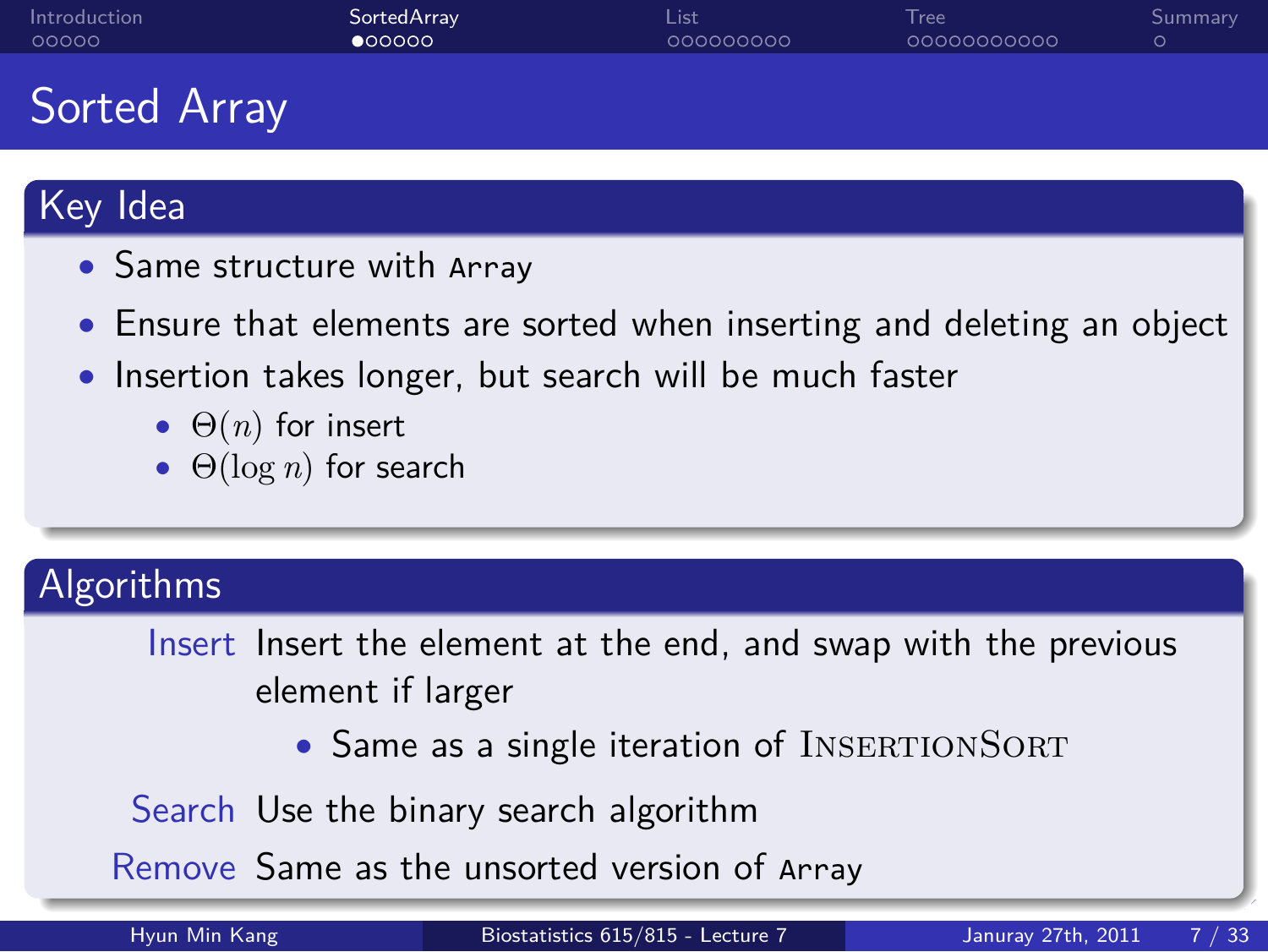## Implementation : mySortedArray.h // Exactly the same as myArray.h #include <iostream> #define DEFAULT\_ALLOC 1024

List<br>000000000

Tree<br>00000000000

. Summary

SortedArray<br>000000

. . . . . Introduction

template <class T> // template supporting a generic type class mySortedArray { protected: // member variables hidden from outside T \*data; // array of the genetic type int size; // number of elements in the container int nalloc; // # of objects allocated in the memory mySortedArray(mySortedArray& a) {}; // for disabling object copy int search(const T& x, int begin, int end); // search with ranges public: // abstract interface visible to outside mySortedArray(); // default constructor ˜mySortedArray(); // destructor void insert(const T& x); // insert an element x int search(const T& x); // search for an element x and return its location bool remove(const T& x); // delete a particular element };

|               |                                   |  | - KED KA # D K # D K # # H # D A Q O |  |
|---------------|-----------------------------------|--|--------------------------------------|--|
| Hyun Min Kang | Biostatistics 615/815 - Lecture 7 |  | Januray 27th, 2011 8 / 33            |  |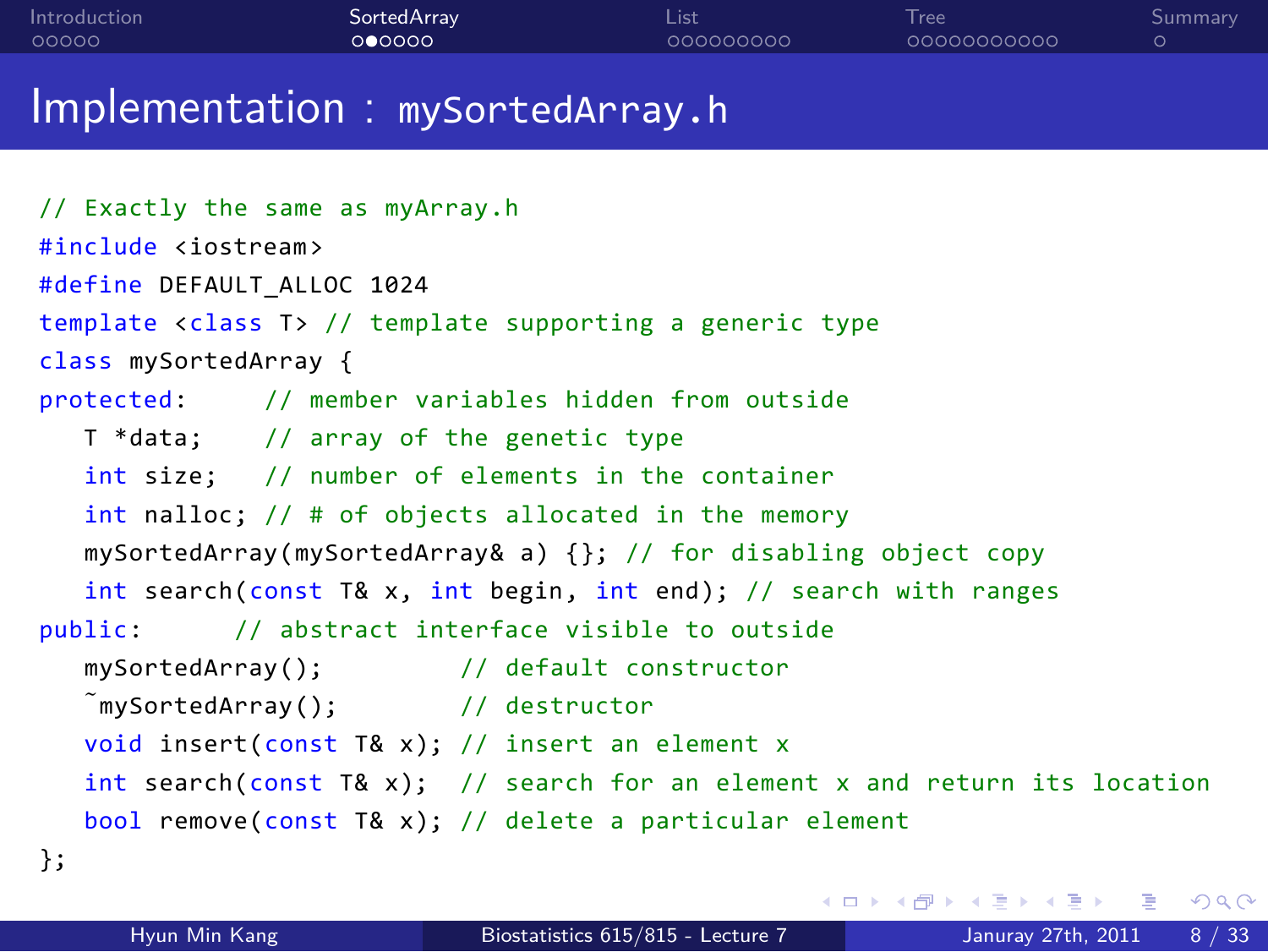| Introduction             | SortedArray | List      | Tree        | Summary |
|--------------------------|-------------|-----------|-------------|---------|
| 00000                    | 000000      | 000000000 | 00000000000 | $\circ$ |
| Implementation: Main.cpp |             |           |             |         |

Sorted Ar

```
int main(int argc, char** argv) {
 mySortedArray<int> A;
 A.insert(10); // {10}
 A.insert(5); // {5,10}
 A.insert(20); // {5,10,20}
 A.insert(7); // {5,7,10,20}
 std::cout << "A.search(7) = " << A.search(7) << std::endl; // returns 1
 std::cout << "A.search(10) = " << A.search(10) << std::endl; // returns 2
 mySortedArray<int>& B = A; // copy is disallowed but reference is allowed
 std::cout << "B.search(10) = " << B.search(10) << std::endl; // returns 2
 return 0;
}
```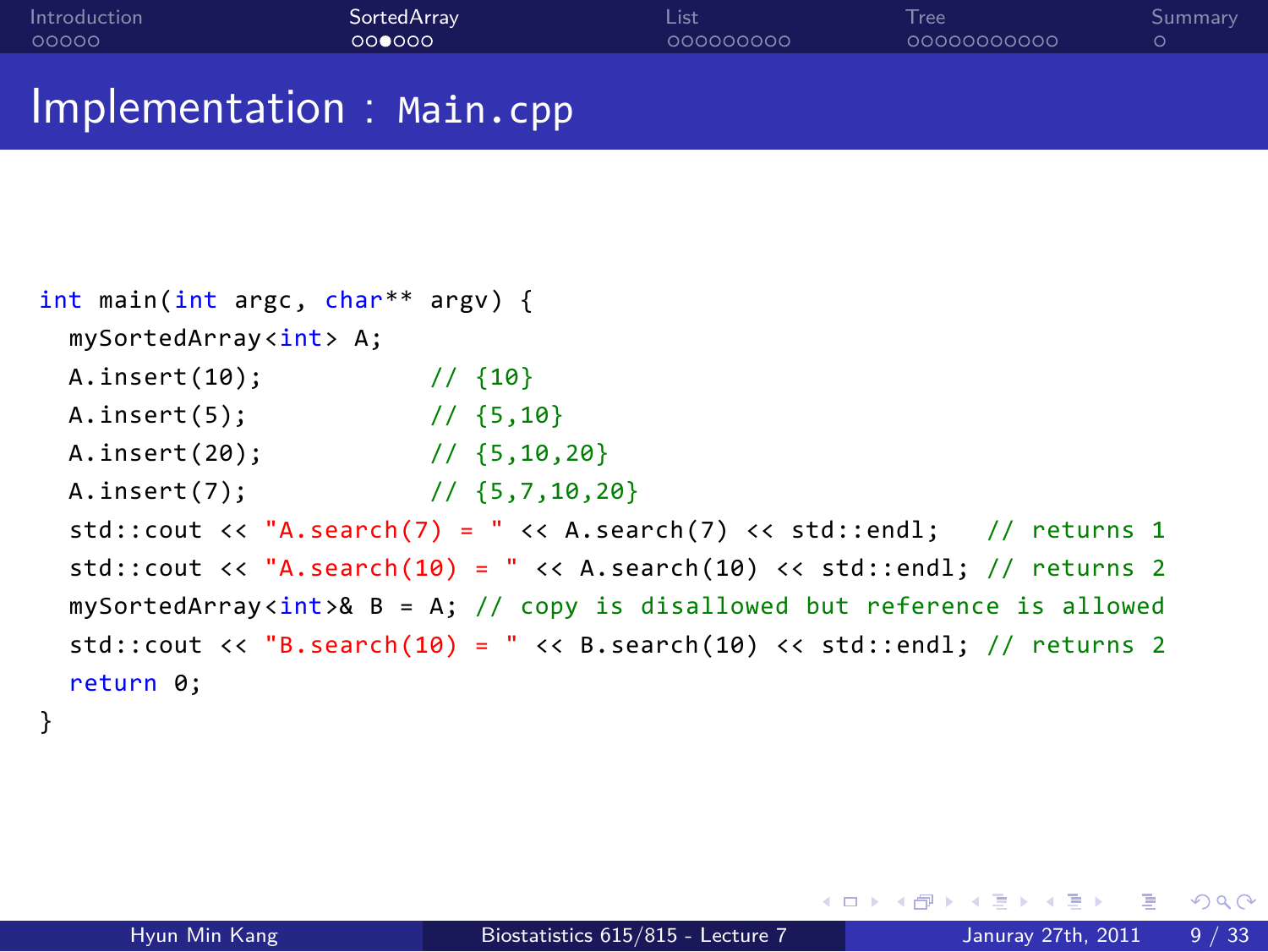### . . . . . . template <class T> void mySortedArray <T>::insert(const T& x) { if ( size >= nalloc ) { // if container has more elements than allocated T\* newdata = new T[nalloc\*2]; // make an array at doubled size for(int i=0; i < nalloc; ++i) { newdata[i] = data[i]; // copy the contents of array } delete [] data;  $\frac{1}{2}$  // delete the original array data = newdata;  $\frac{1}{2}$  and reassign data ptr nalloc  $* = 2$ ;  $//$  and double the nalloc } int i; // scan from last to first until find smaller element for(i=size-1; (i >= 0) && (data[i] > x); --i) {  $data[i+1] = data[i];$  // shift the elements to right } data[i+1] = x; // insert the element at the right position ++size; // increase the size } Hyun Min Kang Biostatistics 615/815 - Lecture 7 Januray 27th, 2011 10 / 33

List<br>000000000

Tree<br>00000000000

. Summary

. . . . . Introduction

SortedArray<br>000**0**00

Implementation : mySortedArray::insert()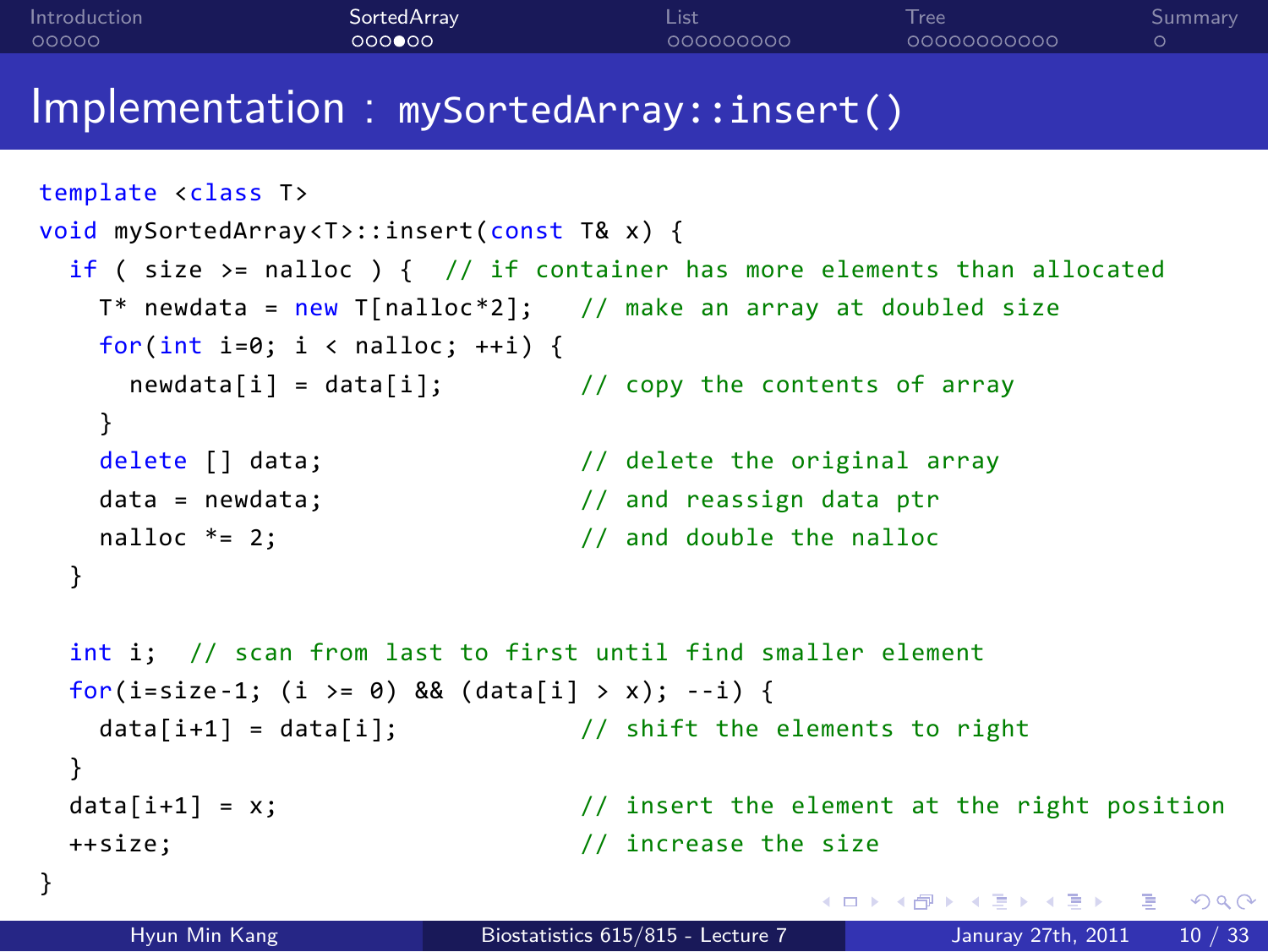#### . . . . . Introduction SortedArray<br>000000 List<br>000000000 Tree<br>00000000000 . Summary

```
Implementation : mySortedArray::search()
```

```
. . . . . .
Hyun Min Kang Biostatistics 615/815 - Lecture 7 Januray 27th, 2011 11 / 33template <class T>
int mySortedArray <T>::search(const T& x) {
 return search(x, 0, size-1);
}
template <class T> // simple binary search
int mySortedArray<T>::search(const T& x, int begin, int end) {
 if ( begin \rightarrow end )
    return -1;
  else {
    int mid = (begin+end)/2;if (data[mid] == x)return mid;
    else if ( data[mid] < x )
      return search(x, mid+1, end);
    else
      return search(x, begin, mid);
  }
}
```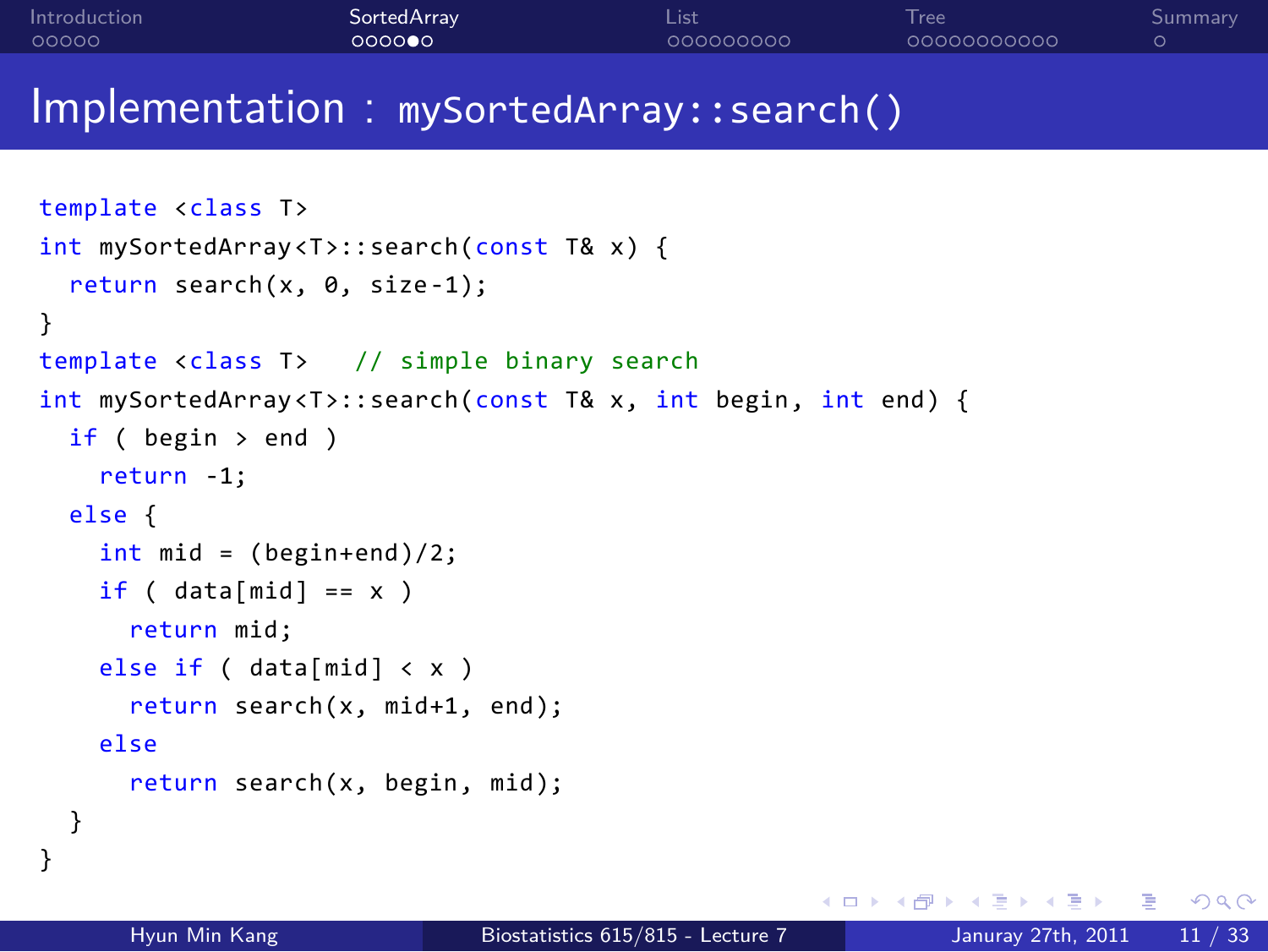#### . . . . . Introduction SortedArray<br>00000**0** List<br>000000000 Tree<br>00000000000 . Summary

```
Implementation : mySortedArray::remove()
```

```
// same as myArray::remove()
template <class T>
bool mySortedArray <T>::remove(const T& x) {
 int i = search(x); // try to find the element
 if ( i \ge 0 ) { // if found
   for(int j=i; j < size-1; ++j) {
     data[i] = data[i+1]; // shift all the elements by one
   }
   --size; // and reduce the array size
   return true; // successfully removed the value
  }
 else {
   return false; // cannot find the value to remove
  }
}
```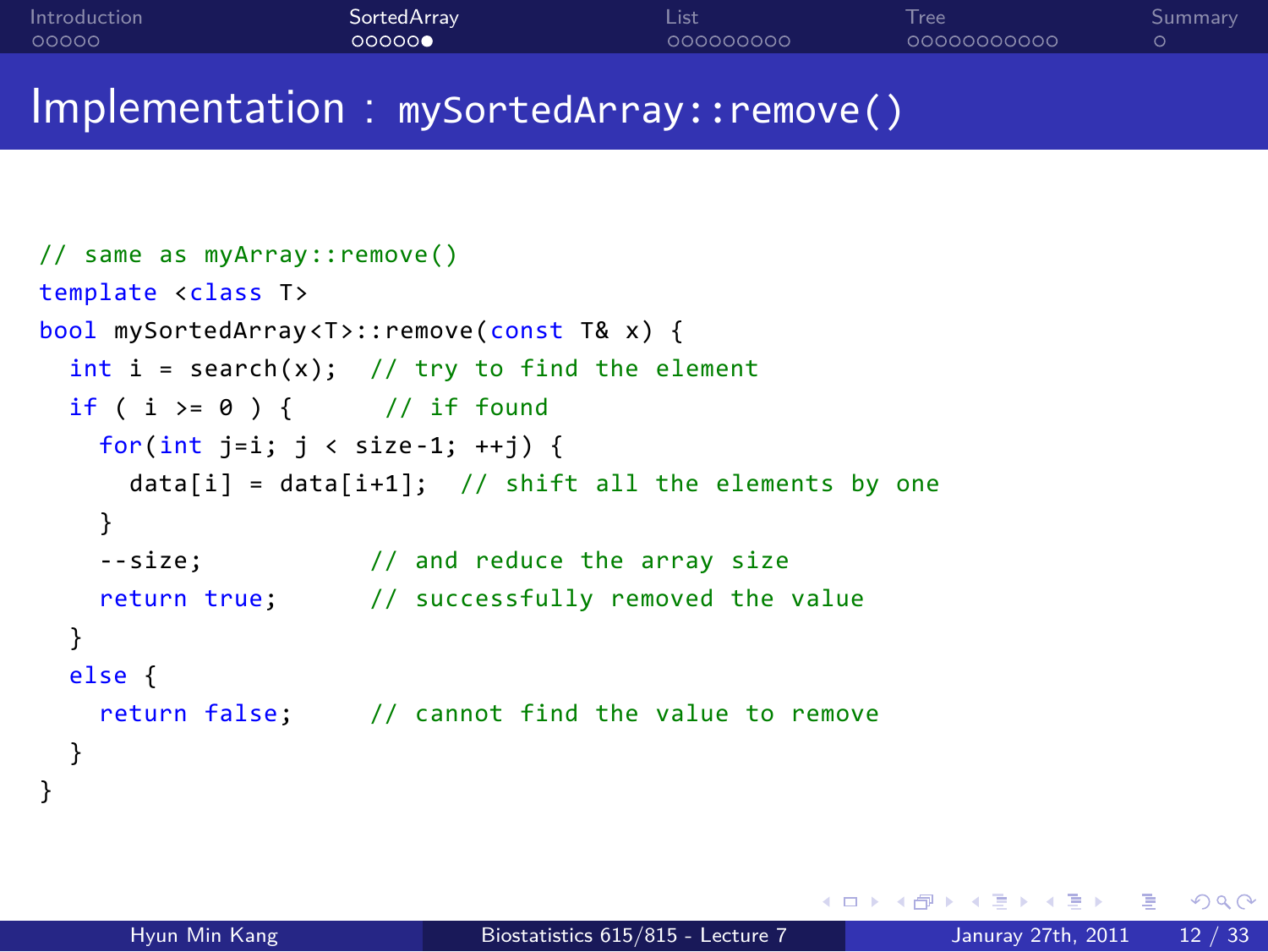#### . . . . . Introduction SortedArray<br>000000 List<br>● 00000000 Tree<br>00000000000 . Summary Linked List

- *•* A data structure where the objects are arranged in linear order
- *•* Each object contains the pointer to the next object
- *•* Objects do not exist in consecutive memory space
	- *•* No need to shift elements for insertions and deletions
	- *•* No need to allocate/reallocate the memory space
	- *•* Need to traverse elements one by one
	- *•* Likely inefficient than Array in practice because data is not necessarily localized in memory
- *•* Variants in implementation
	- *•* (Singly-) linked list
	- *•* Doubly-linked list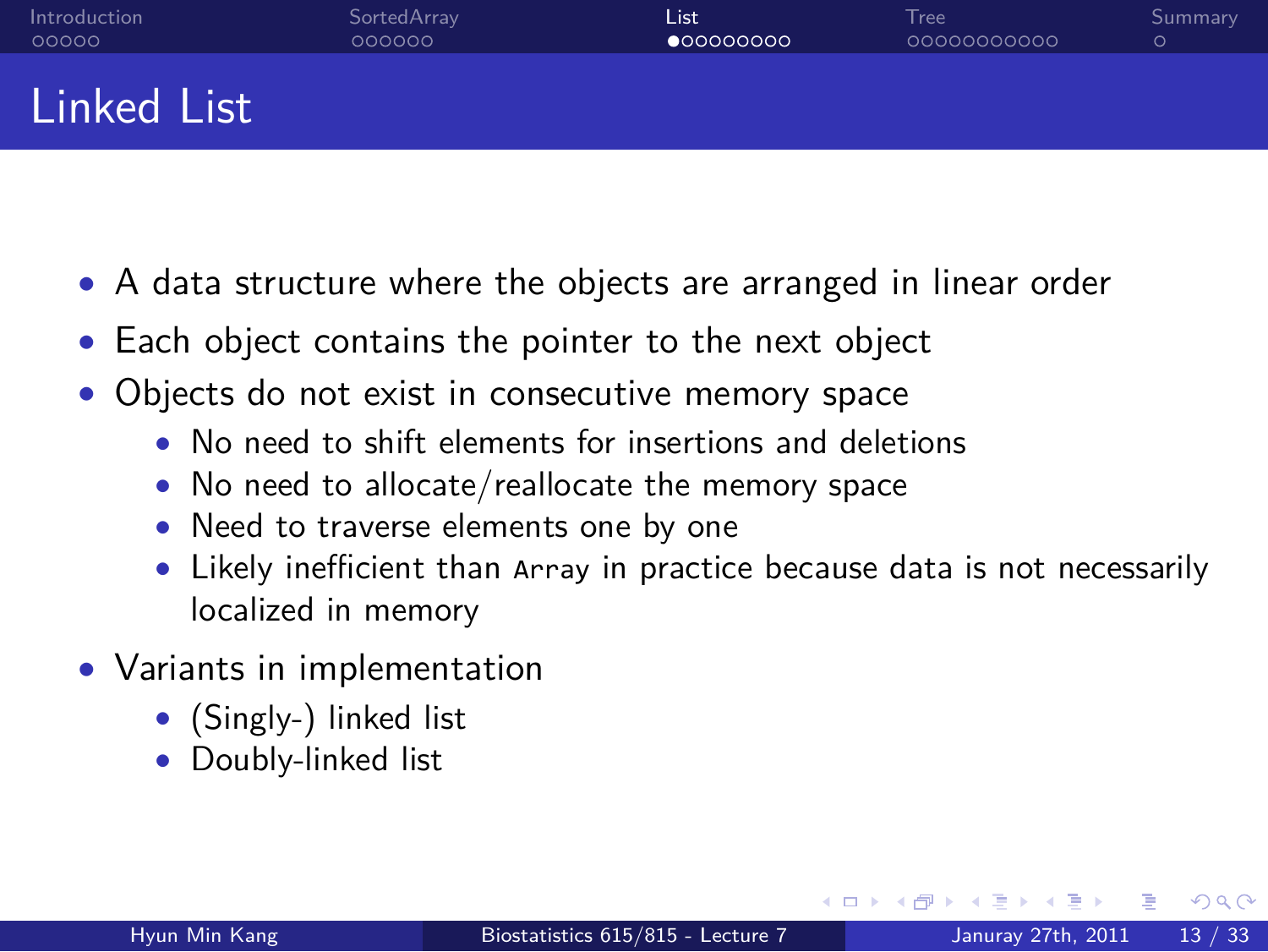

List<br>00000000

Tree<br>00000000000

. Summary

*•* Example of a doubly-linked list

. . . . . Introduction

*•* Singly-linked list if prev field does not exist

SortedArray<br>000000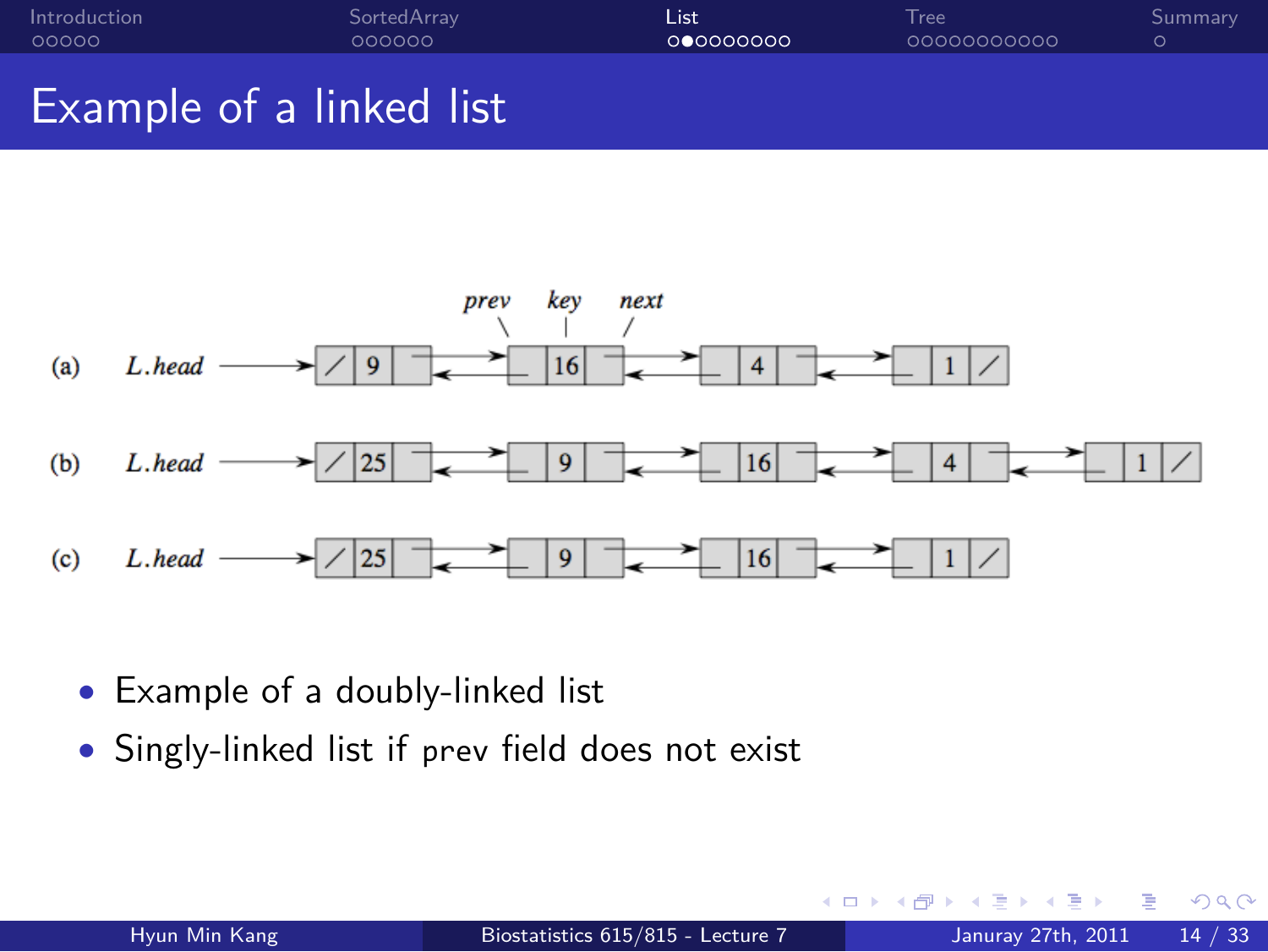#### . . . . . Introduction SortedArray<br>000000 List<br>00**0**00000 Tree<br>00000000000 . Summary Implementation of singly-linked list

## . myList.h ..

```
.
};
.. .
#include "myListNode.h"
template <class T>
class myList {
protected:
 myListNode<T>* head; // list only contains the pointer to head
 myList(myList& a) {}; // prevent copying
public:
 myList() : head(NULL) {} // initially header is NIL
 ˜myList();
 void insert(const T& x); // insert an element x
 int search(const T& x); // search for an element x and return its location
 bool remove(const T& x); // delete a particular element
```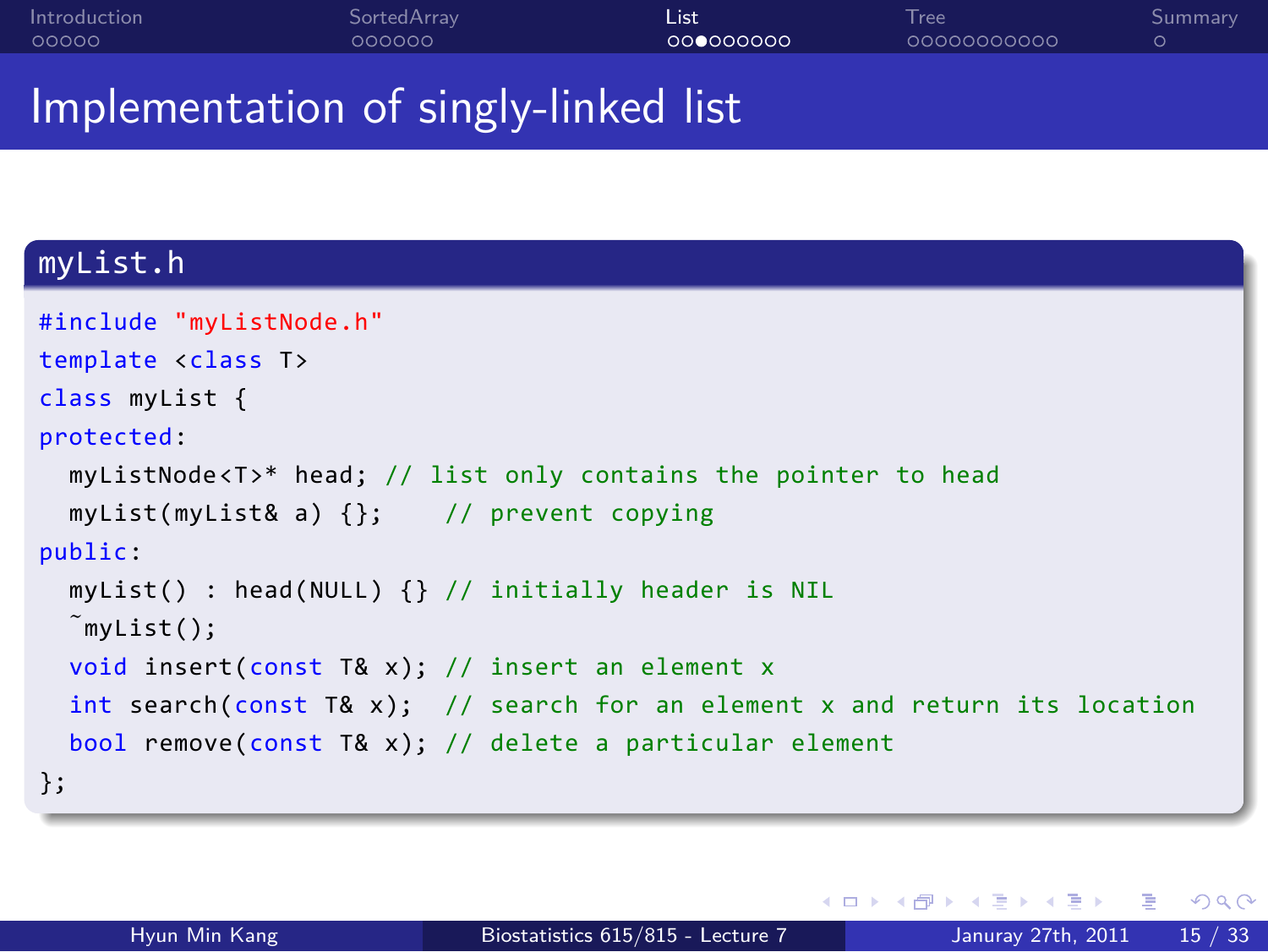| Introduction | SortedArrav                            | List       | Tree        | Summarv |
|--------------|----------------------------------------|------------|-------------|---------|
| 00000        | 000000                                 | 0000000000 | 00000000000 |         |
|              | List implementation : class myListNode |            |             |         |

## myListNode.h

| template <class t=""></class>                                                           |
|-----------------------------------------------------------------------------------------|
| class myListNode {                                                                      |
| T value; // the value of each element                                                   |
| $myListNode < T>^*$ next; // pointer to the next element                                |
| $myListNode(const T& v, myListNode < T>^* n) : value(v), next(n) {\} // constructor$    |
| $\tilde{m}$ vListNode();                                                                |
| int search(const T& x, int curPos);                                                     |
| myListNode <t>* remove(const T&amp; x, myListNode<t>** pPrevNext);</t></t>              |
| template <class s=""> friend class myList; // allow full access to myList class</class> |
| $\}$ ;                                                                                  |
|                                                                                         |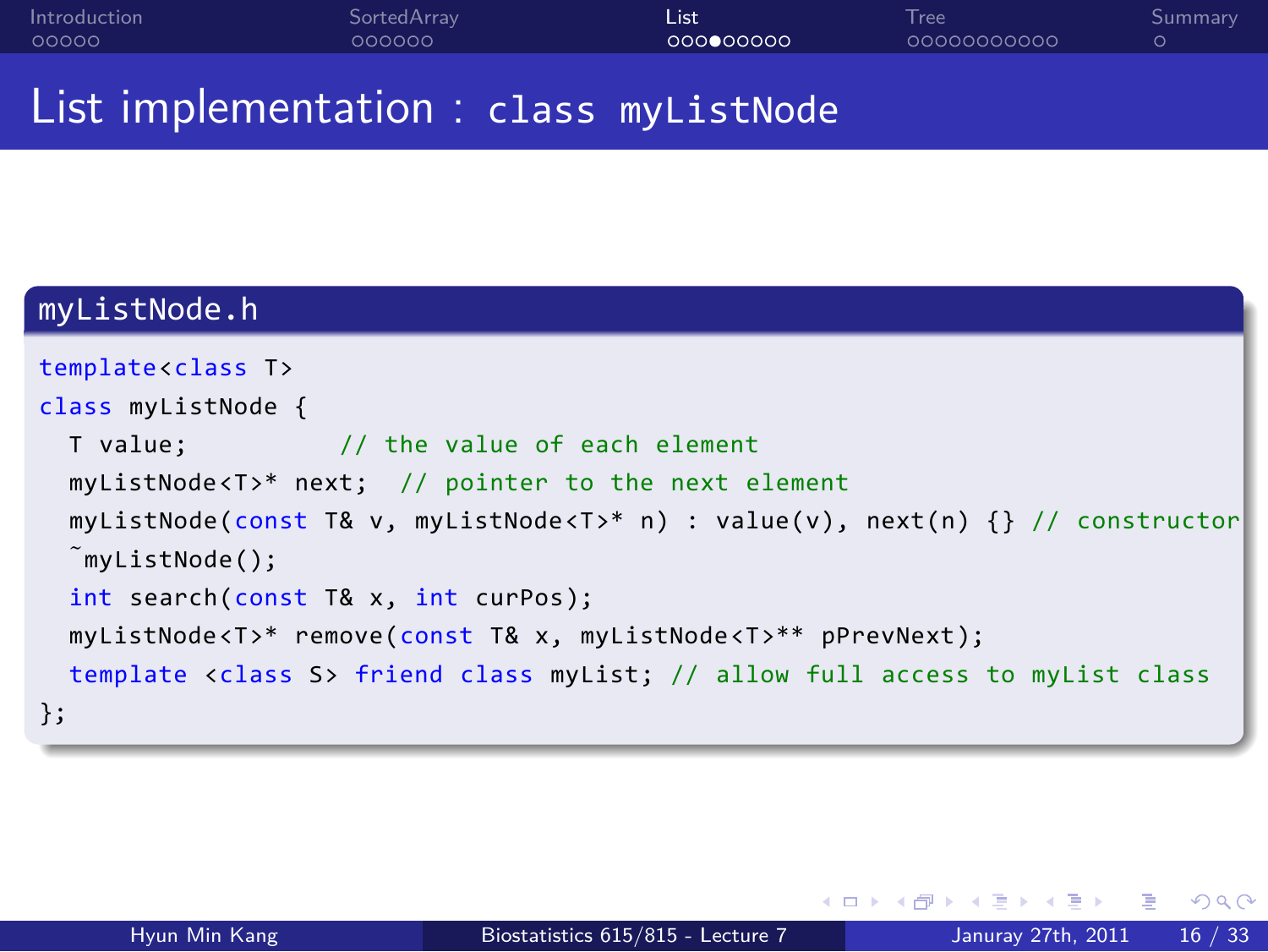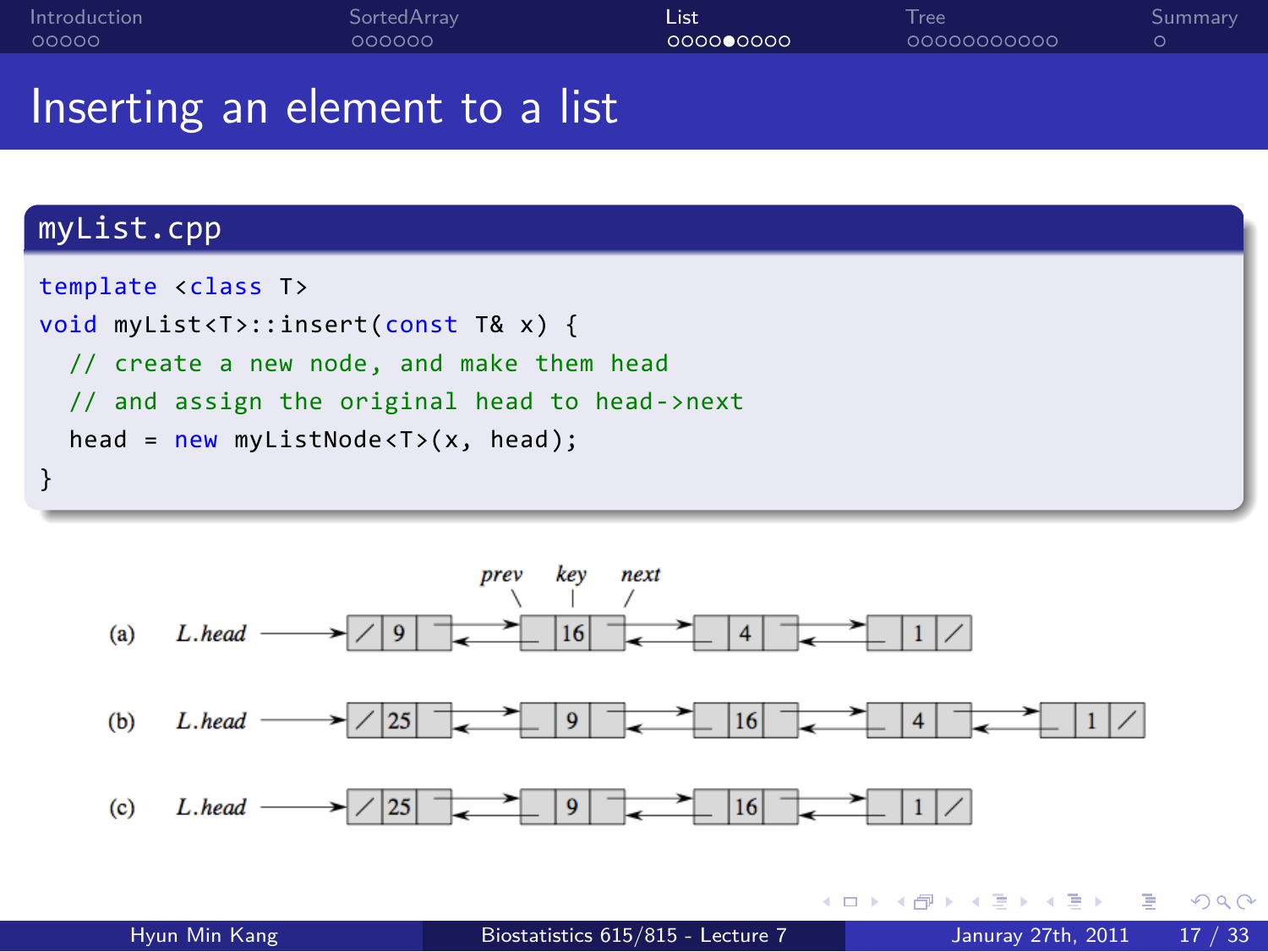### Destroying a list object myList.cpp . } .. . template <class T> myList<T>::˜myList() { if ( head !=  $NULL$  ) { delete head; // delete dependent objects before deleting itself } myListNode.cpp

List<br>00000**0**000

Tree<br>00000000000

. Summary

SortedArray<br>000000

. . . . . Introduction

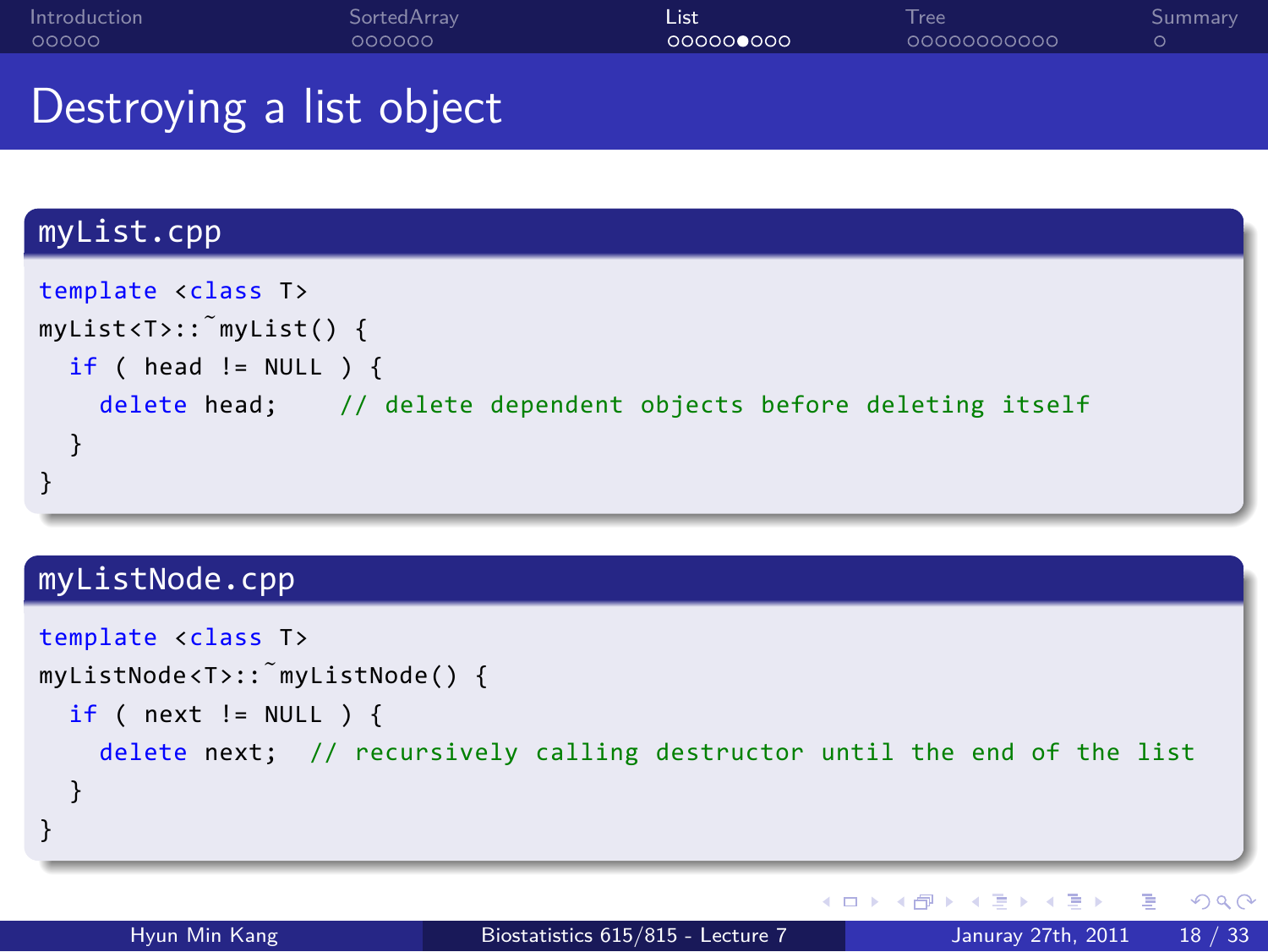#### . . . . . Introduction SortedArray<br>000000 **List**<br>000000000 Tree<br>00000000000 . Summary Searching an element from a list

## myList.cpp

| template <class t=""></class>                                |
|--------------------------------------------------------------|
| int myList <t>::search(const T&amp; x) {</t>                 |
| if ( head == NULL ) return $-1$ ; // NOT FOUND if empty      |
| else return head->search(x, 0); // search from the head node |
|                                                              |

### . . . . . . myListNode.cpp . } .. . template <class T> // search for element x, and the current index is curPos int myListNode<T>::search(const T& x, int curPos) { if ( value ==  $x$  ) return curPos; // if found return current index else if ( next == NULL ) return -1; // NOT\_FOUND if reached end-of-list else return next->search(x, curPos+1); // recursive call until terminates Hyun Min Kang Biostatistics 615/815 - Lecture 7 Januray 27th, 2011 19 / 33

.. .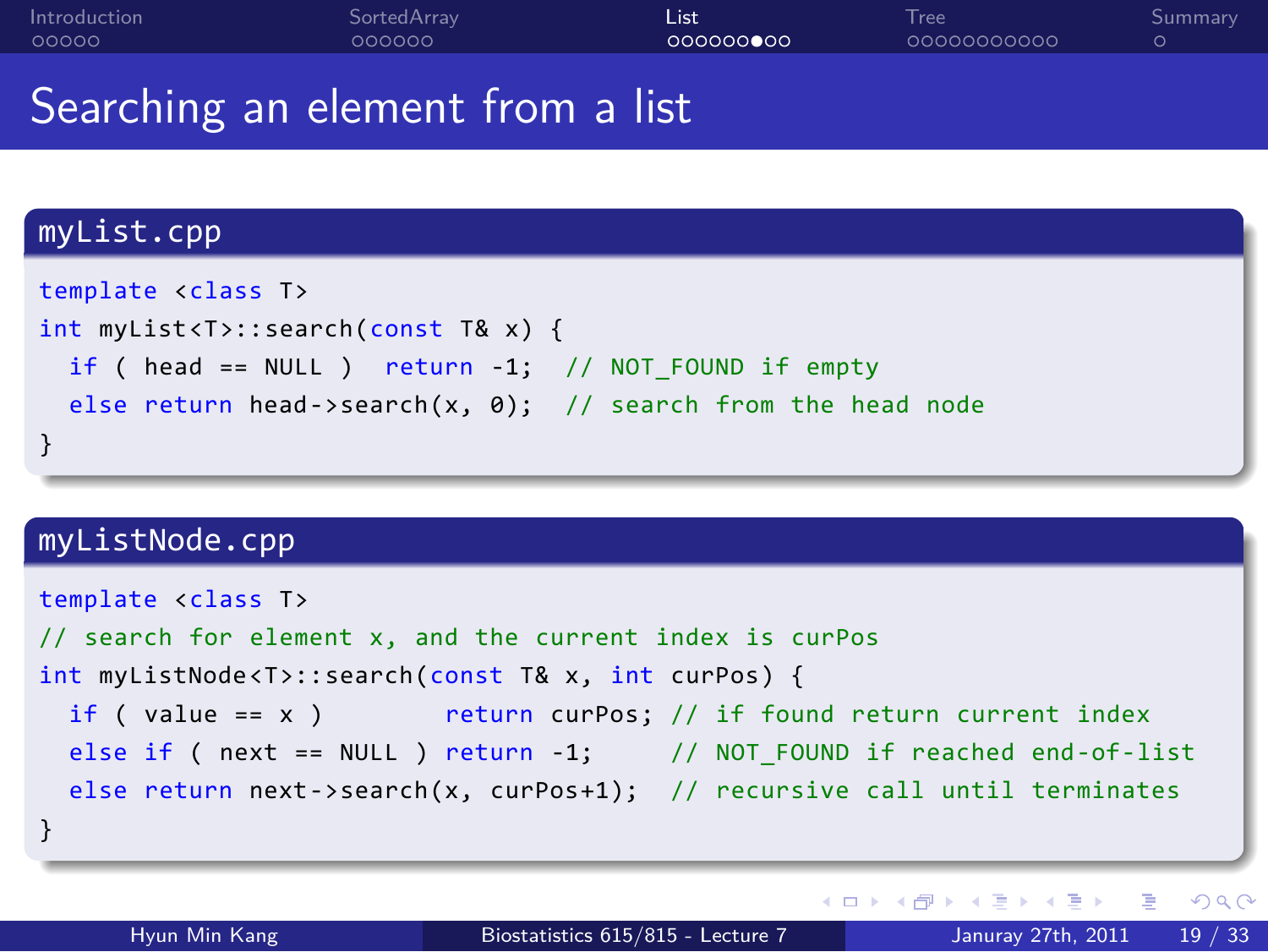#### . . . . . Introduction SortedArray<br>000000 List<br>0000000**0**0 Tree<br>00000000000 . Summary Removing an element from a list

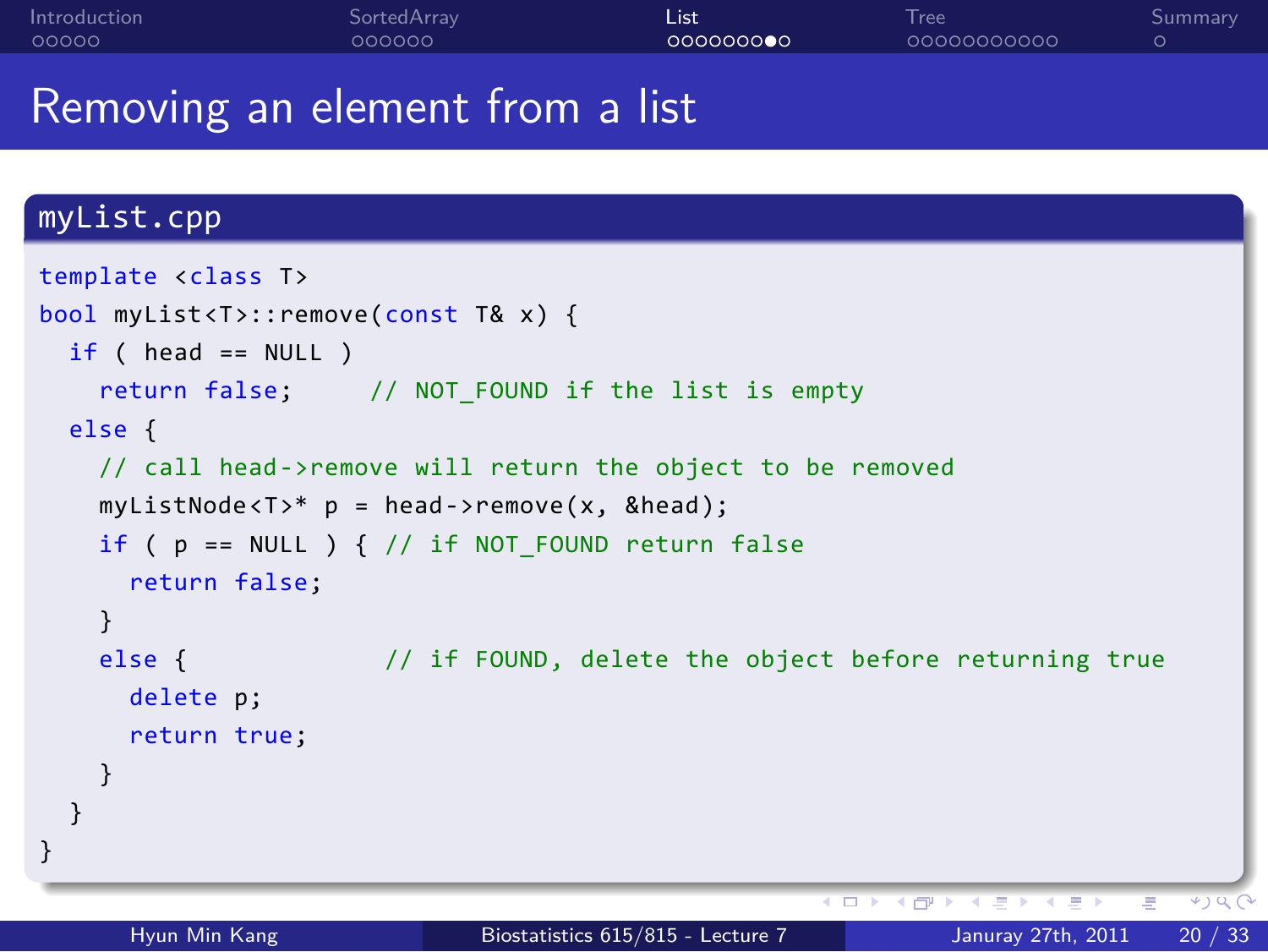#### . . . . . Introduction SortedArray<br>000000 List<br>00000000 Tree<br>00000000000 . Summary Removing an element from a list

| myListNode.cpp                                                                                 |
|------------------------------------------------------------------------------------------------|
| template <class t=""></class>                                                                  |
| // pass the pointer to [prevElement->next] so that we can change it                            |
| myListNode <t>* myListNode<t>::remove(const T&amp; x, myListNode<t>** pPrevNext) {</t></t></t> |
| if ( value == $x$ ) { // if FOUND                                                              |
| *pPrevNext = next; // *pPrevNext was this, but change to next                                  |
| next = NULL; // disconnect the current object from the list                                    |
| return this; // and return it so that it can be destroyed                                      |
| ł                                                                                              |
| else if ( $next == NULL$ ) {                                                                   |
| return NULL; // return NULL if NOT FOUND                                                       |
| ł                                                                                              |
| else f                                                                                         |
| return next->remove(x, &next); // recursively call on the next element                         |
|                                                                                                |
|                                                                                                |
|                                                                                                |
| K □ ▶ K @ ▶ K 로 ▶ K 로 ▶ _ 로 _ K 9 Q O                                                          |
| Hyun Min Kang<br>Biostatistics 615/815 - Lecture 7<br>Januray 27th, 2011<br>21 / 33            |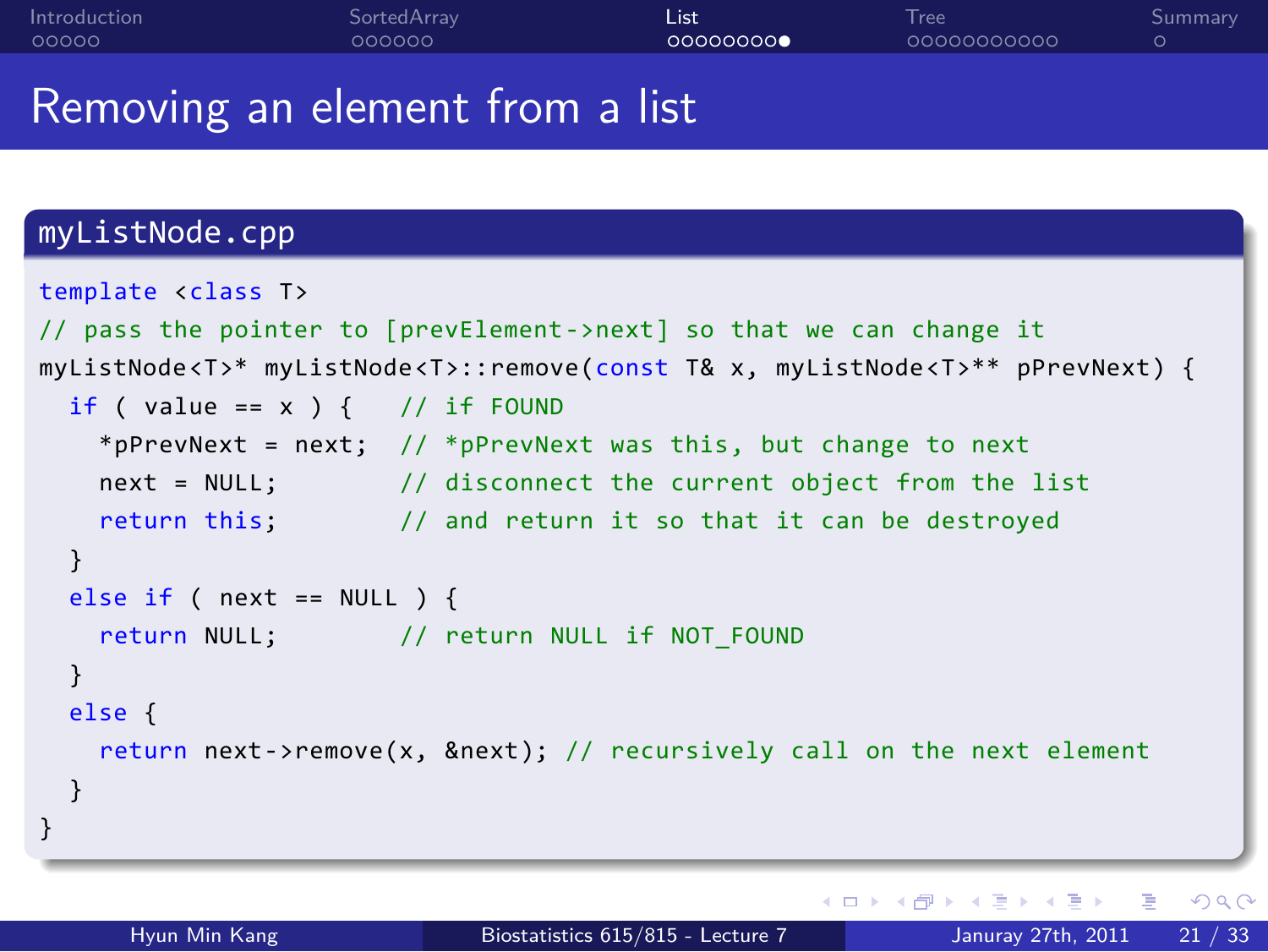#### . . . . . Introduction SortedArray<br>000000 List<br>000000000 Tree<br>●○○○○○○○○○○ . Summary Binary search tree

# Data structure

- *•* The tree contains a root node
- *•* Each node contains
	- *•* Pointers to left and right children
		- *•* Possibly a pointer to its parent
		- *•* And a key value
- *•* Sorted : left.key *≤* key *≤* right.key
- .. . *•* Average Θ(log *n*) complexity for insert, search, remove operations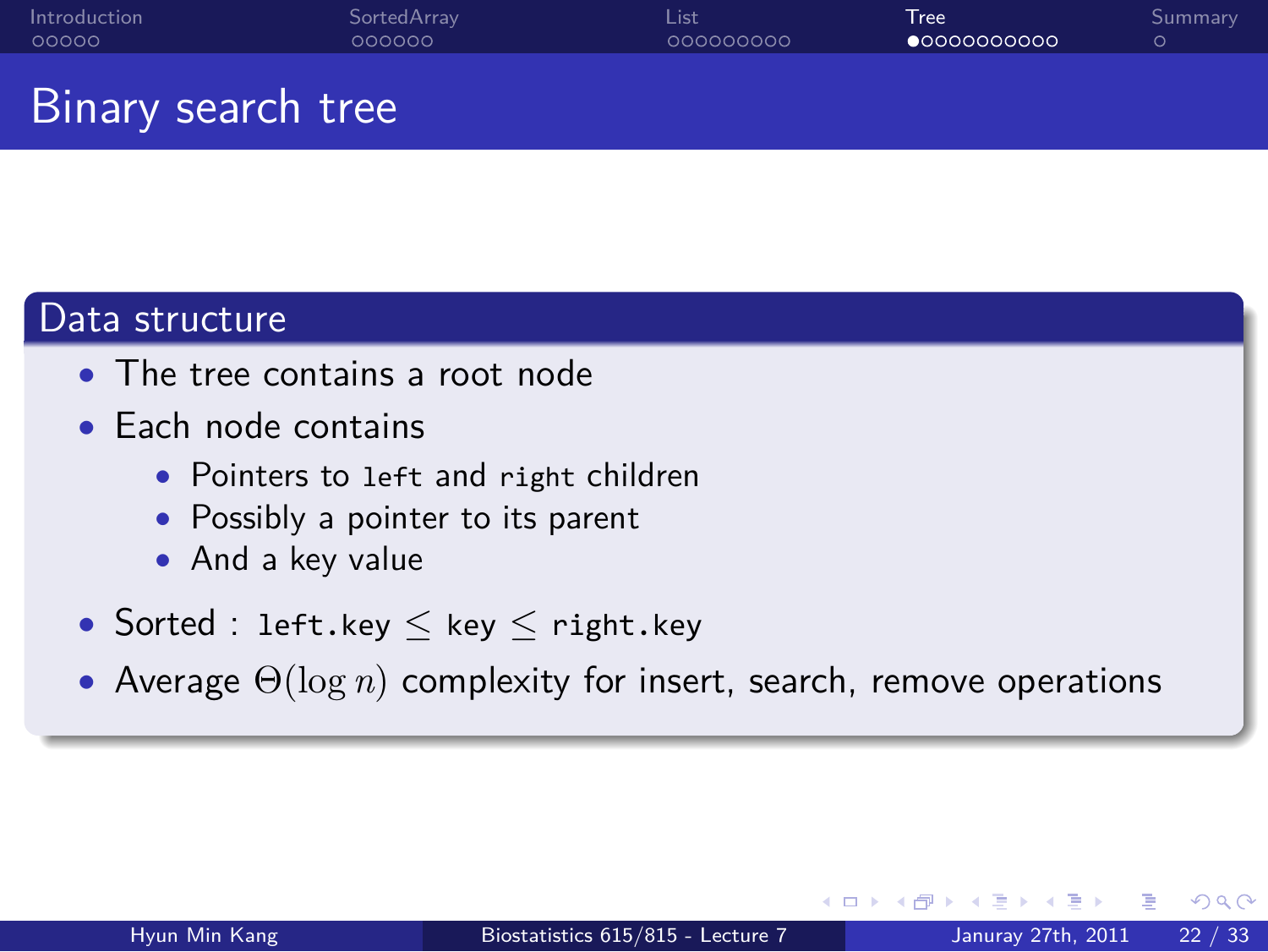

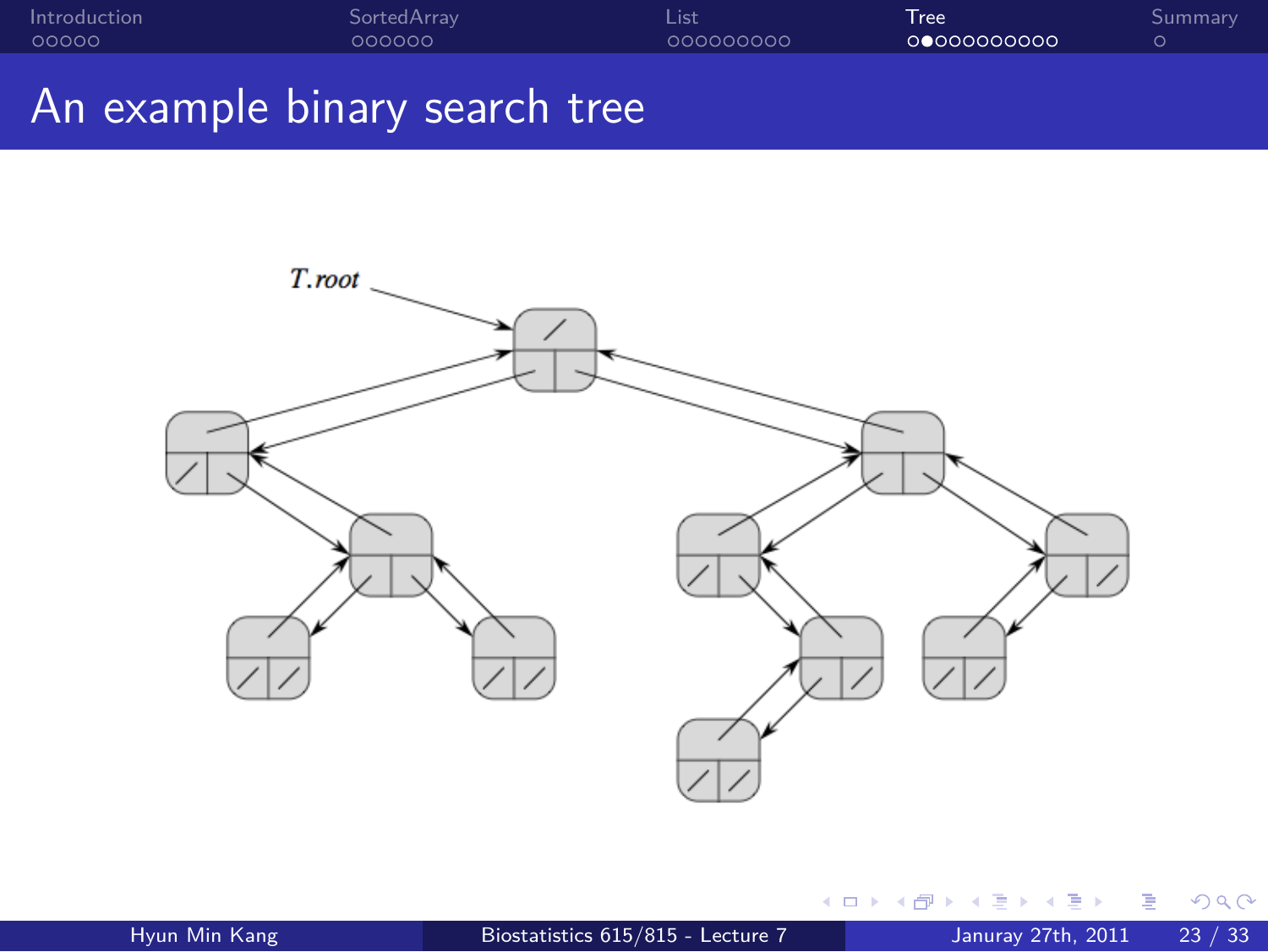### Key algorithms

. . . . . Introduction

### .  $\int$ INSERT $(node, x)$

**1.1.** If the *node* is empty, create a leaf node with value *x* and return

.. .

List<br>000000000

2. If  $x < node$ *.key*, INSERT( $node$ *.left,x*)

SortedArray<br>000000

.3. Otherwise, Insert(*node.right, x*)

### .  $\boxed{\text{SEARCH}(node, x)}$

- .1. If *node* is empty, return *−∞*
- $\bullet$  If  $node(key == x,$  return size( $node.left)$
- .3. If *x < node.key*, return Search(*node.left, x*)
- .. .  $\bullet$  If  $x > node(key,$  return SEARCH( $node.right, x) + 1 + size(node.left)$

Tree<br>00000000000

. Summary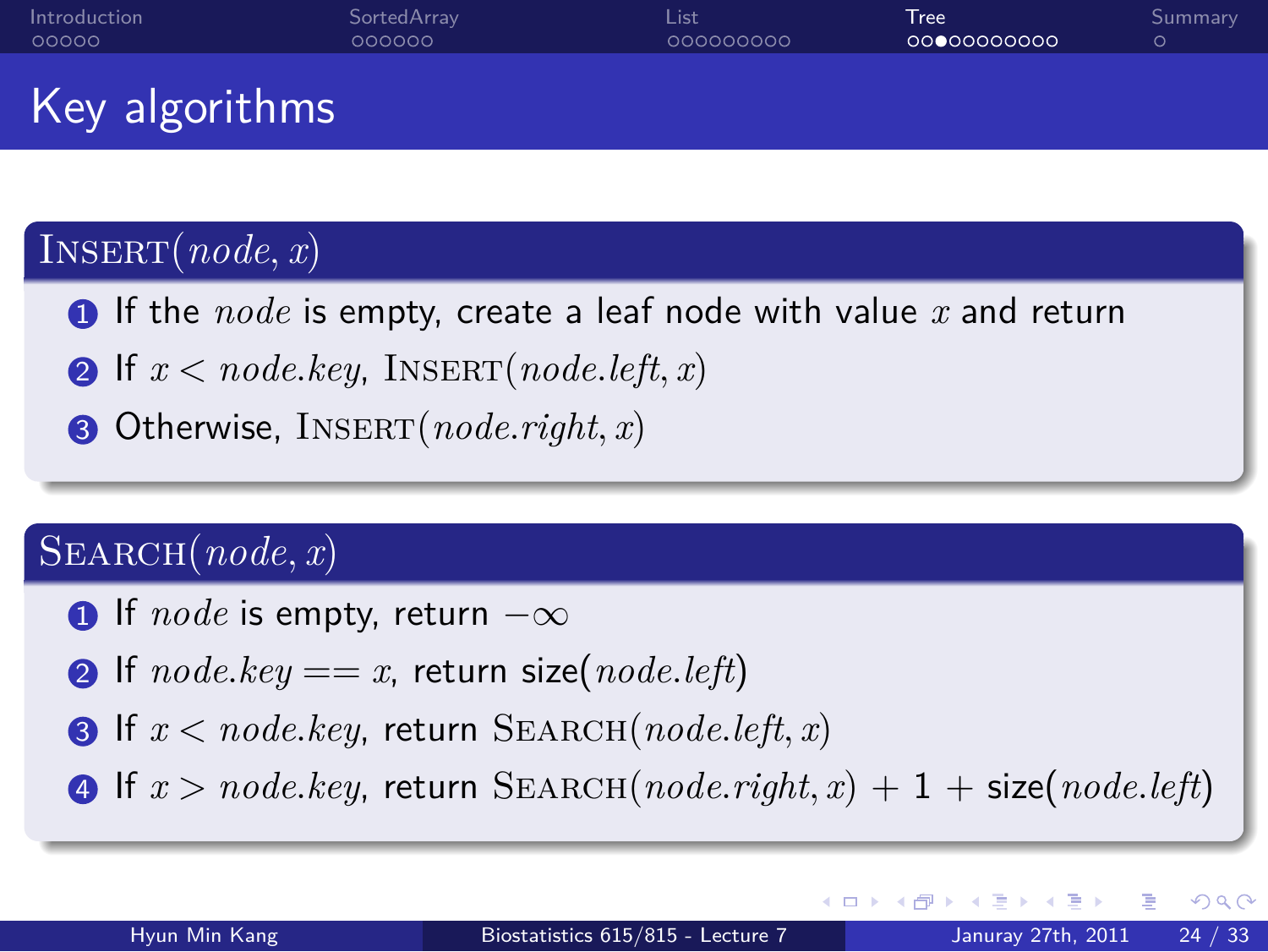### SortedArray<br>000000

Tree<br>000●0000000

. Summary

### Key algorithms

### .  $\bigcap$ **REMOVE** $(node, x)$

### $\bigcirc$  If *node.key* == *x*

- **1.** If the node is leaf, remove the node
- **2** If the node only has left child, replace the current node to the left child

List<br>000000000

- **8** If the node only has right child, replace the current node to the right child
- .4. Otherwise, pick either maximum among left sub-tree or minimum among right subtree and substitute the node into the current node

.. .

### **2.** If  $x < node$ . *key*

- .1. Call Remove(*node.left, x*) if *node.left* exists
- <sup>2</sup> Otherwise, return NOTFOUND

### **3**. If  $x > node$ *.key*

- .1. Call Remove(*node.right, x*) if *node.right* exists
- <sup>2</sup> Otherwise, return NOTFOUND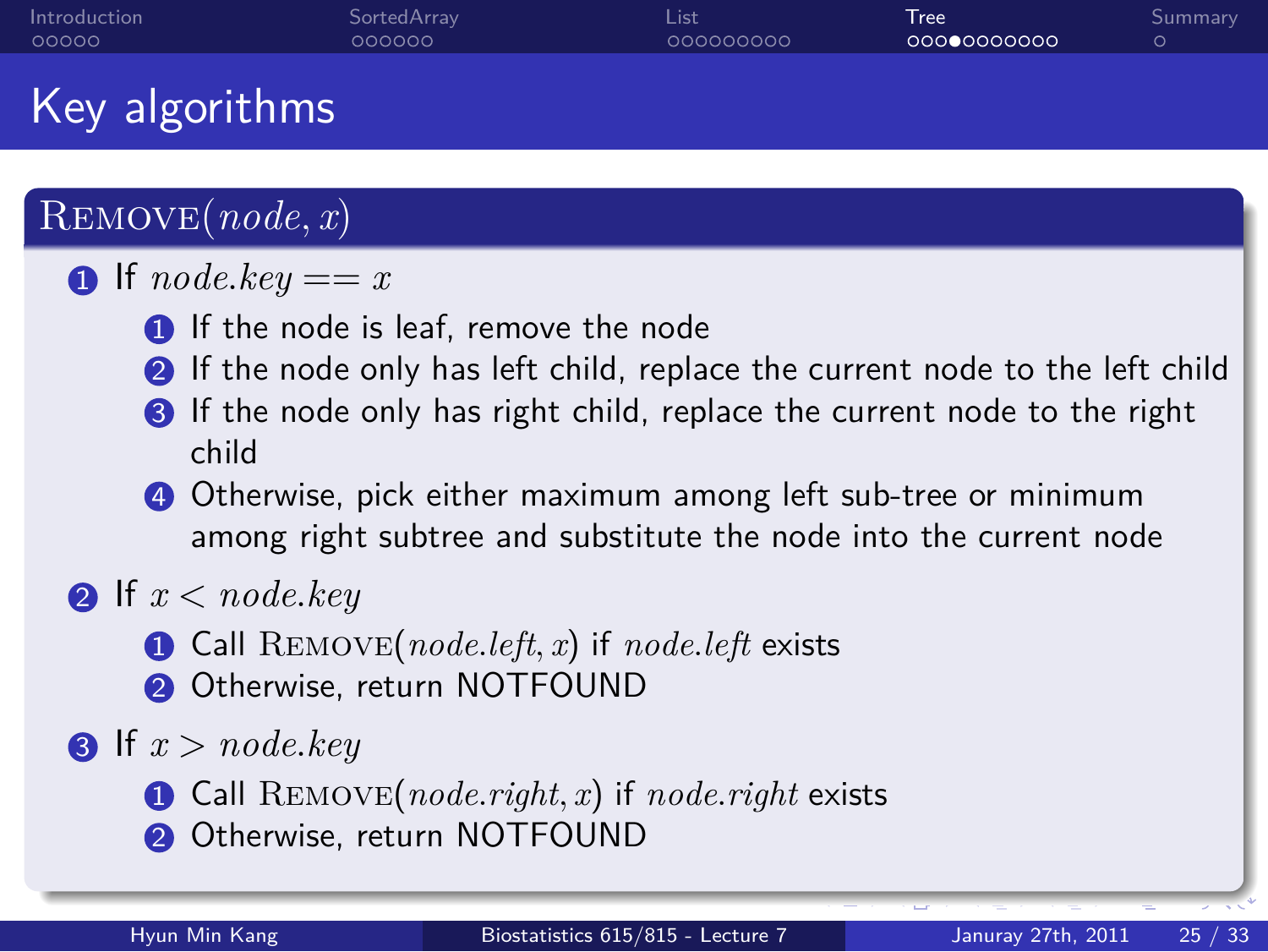#### . . . . . Introduction SortedArray<br>000000 List<br>000000000 Tree<br>0000**0**000000 . Summary Implementation of binary search tree

## . myTree.h ..

| template <class t=""></class>                 |                                                         |
|-----------------------------------------------|---------------------------------------------------------|
| class myTree {                                |                                                         |
| protected:                                    |                                                         |
| myTreeNode <t>* pRoot;</t>                    | // tree contains pointer to root                        |
| myTree(myTree& a) $\{\}$ ; // prevent copying |                                                         |
| public:                                       |                                                         |
|                                               | myTree() { $pRoot = NULL;$ } // initially root is empty |
| void insert(const $T&x$ );                    |                                                         |
| $int$ search(const T& x);                     |                                                         |
| $bool$ remove(const T& x);                    |                                                         |
| $\}$ ;                                        |                                                         |
|                                               |                                                         |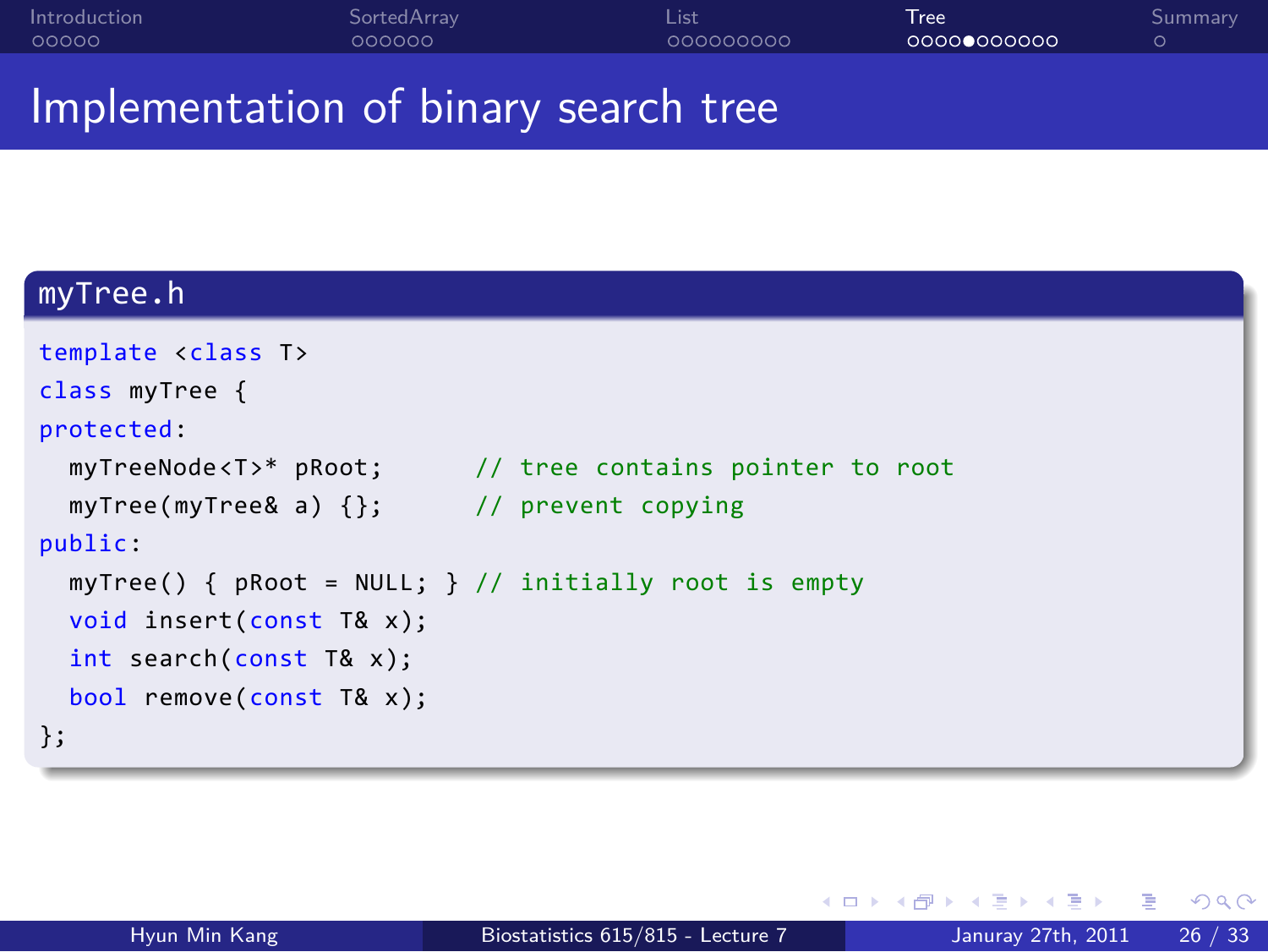#### . . . . . Introduction SortedArray<br>000000 List<br>000000000 Tree<br>00000**0**00000 Implementation of binary search tree



. Summary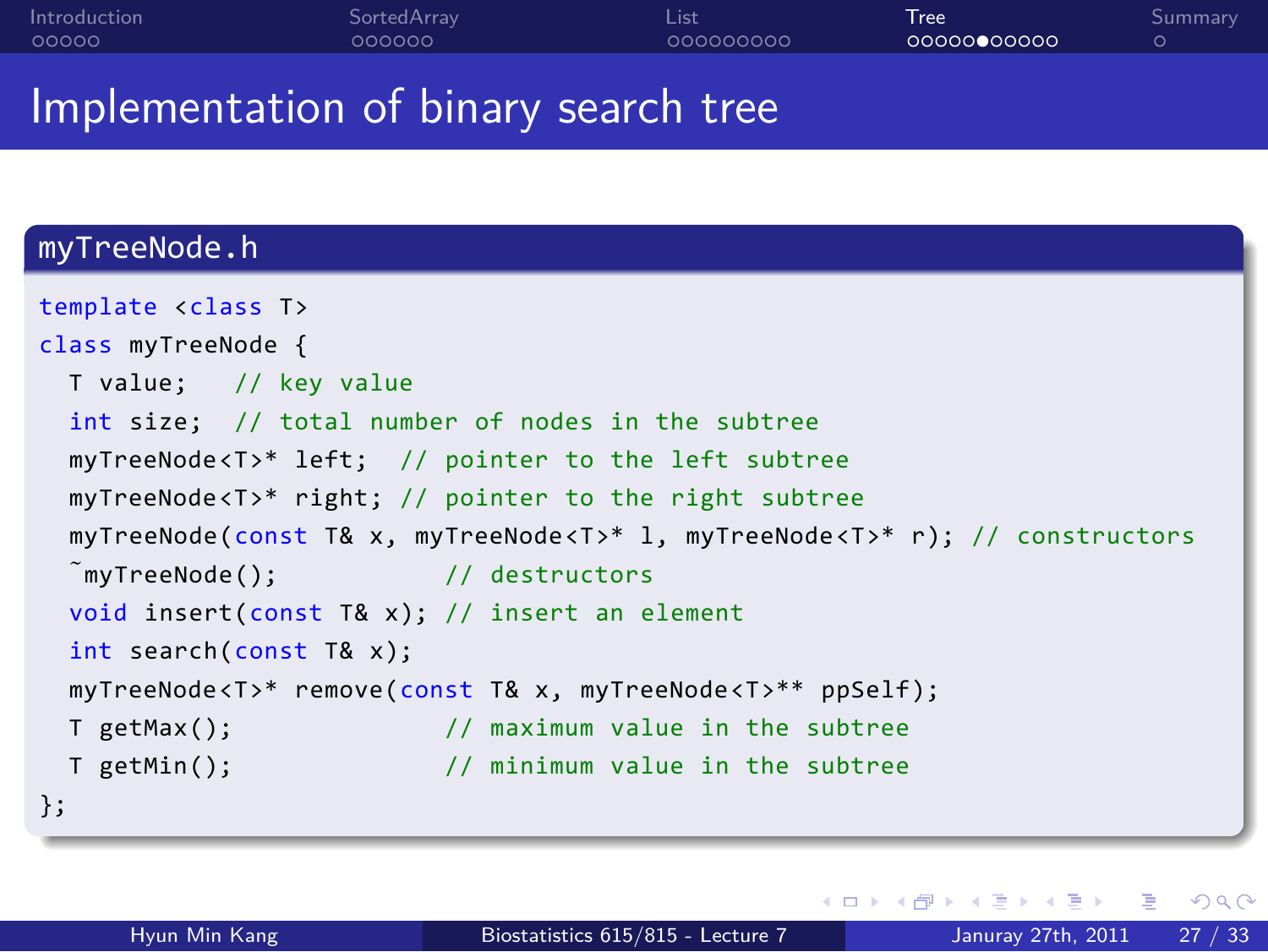. . . . . Introduction SortedArray<br>000000 List<br>000000000 Tree<br>000000**0**0000 . Summary Binary search tree : INSERT

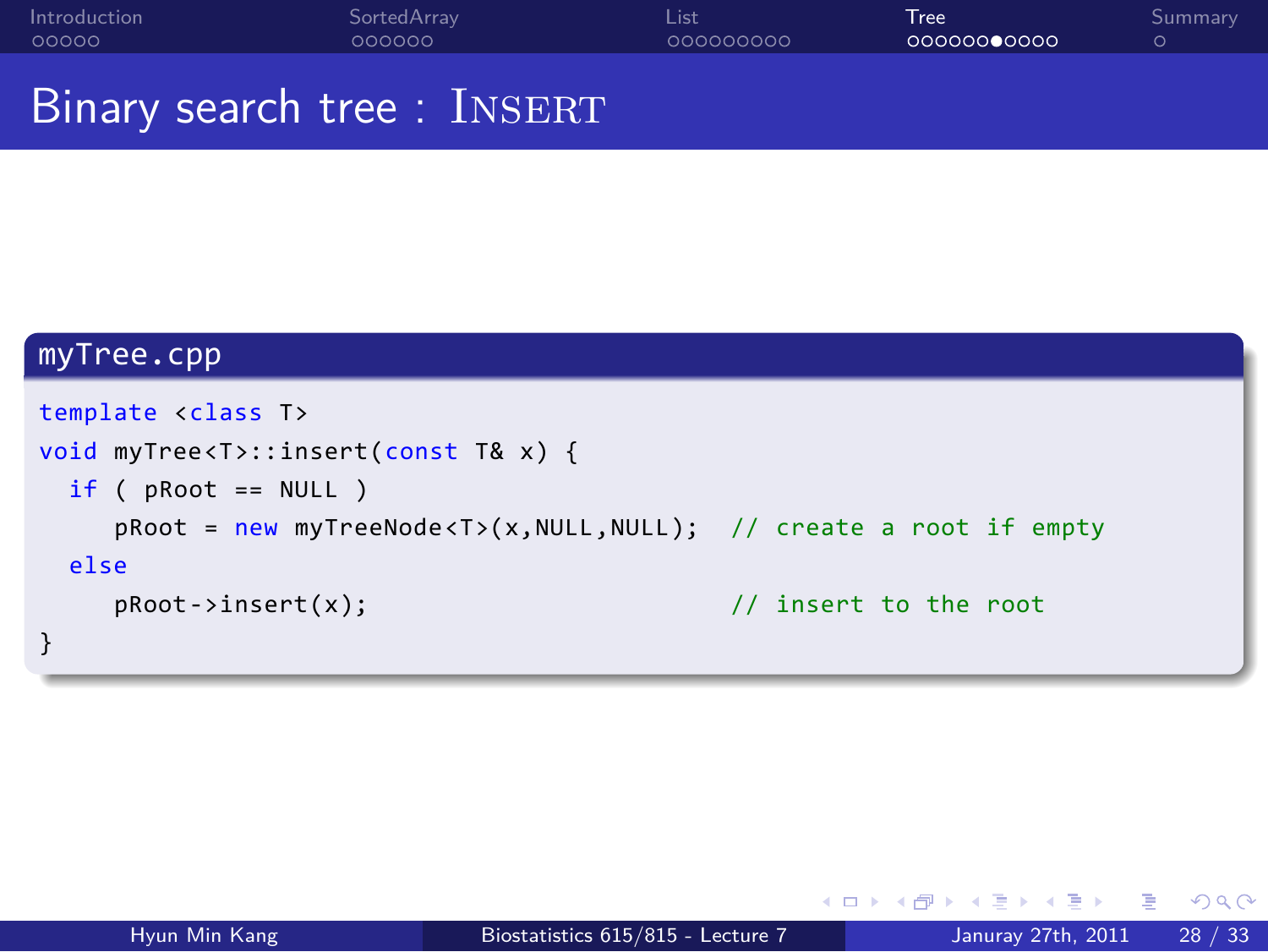#### . . . . . Introduction SortedArray<br>000000 List<br>000000000 Tree<br>0000000**0**000 . Summary Binary search tree : INSERT

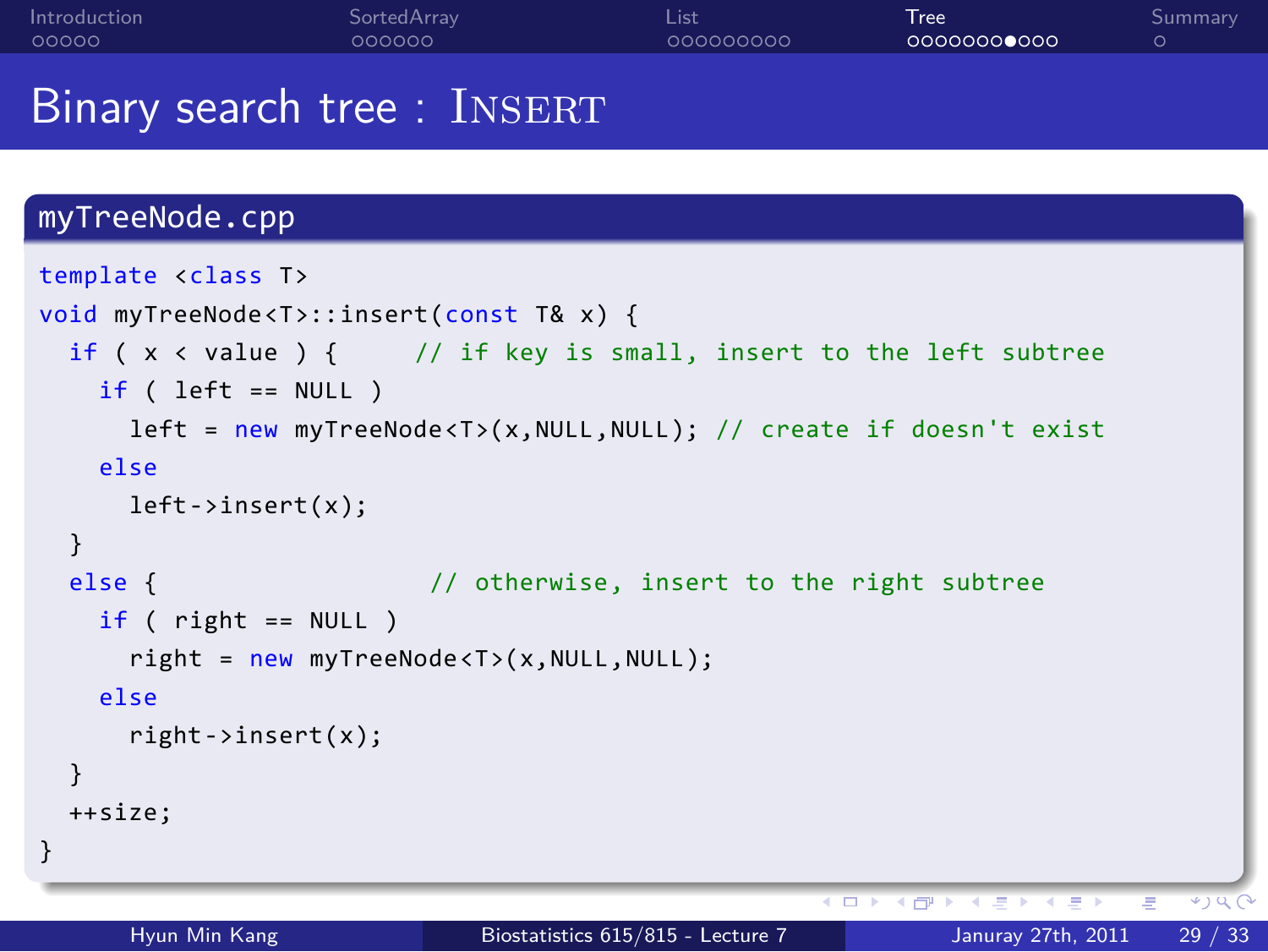. . . . . Introduction SortedArray<br>000000 List<br>000000000 Tree<br>00000000**0**00 . Summary Binary search tree : SEARCH

### myTree.cpp . } .. . template <class T> int myTree<T>::search(const T& x) { if ( pRoot == NULL ) return -1; else return pRoot->search(x);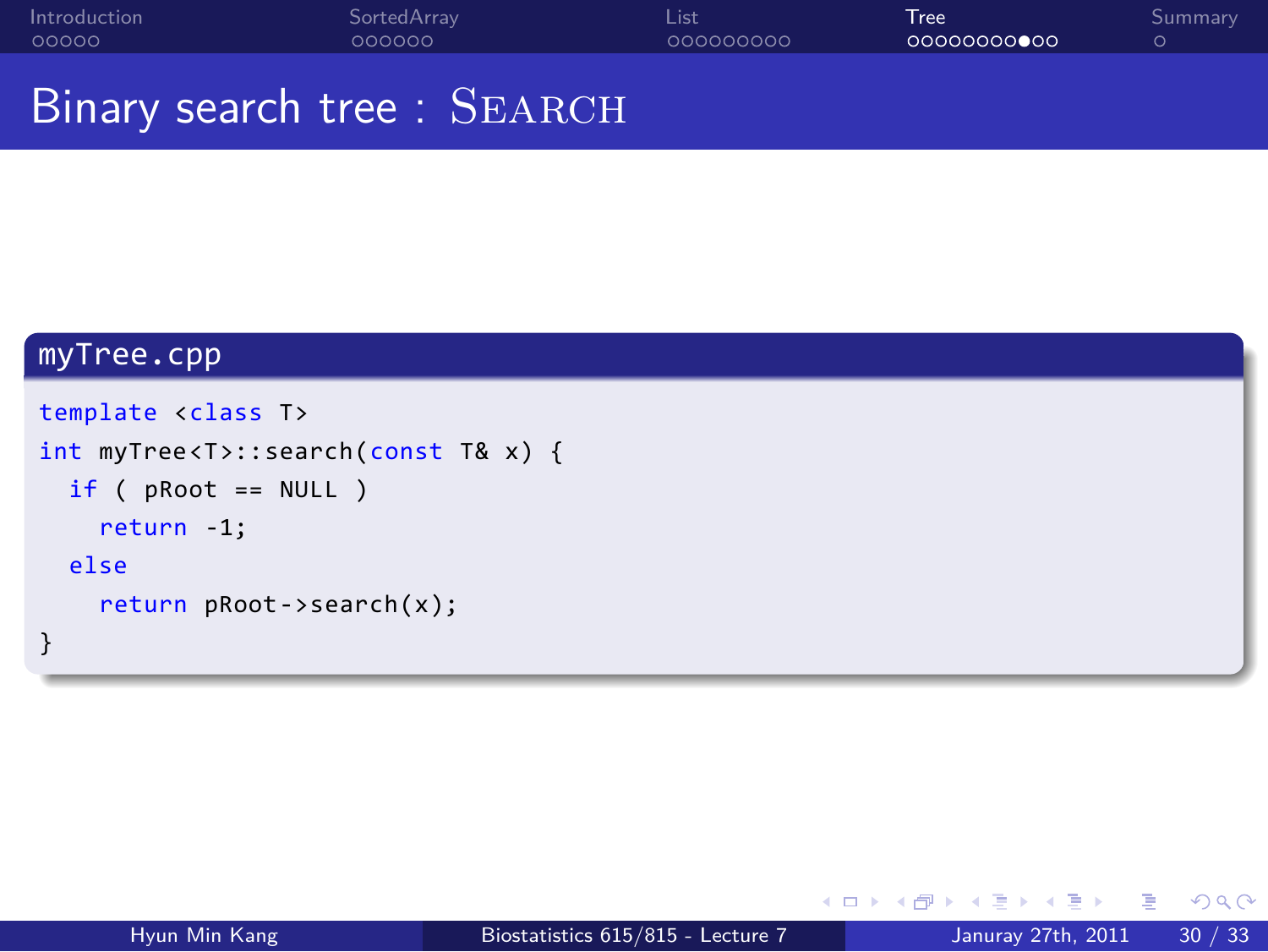#### . . . . . Introduction SortedArray<br>000000 List<br>000000000 Tree<br>000000000**0** Binary search tree : SEARCH

. Summary

### myTreeNode.cpp .. . template <class T> // return the 0-based rank of the value x int myTree<T>::search(const T& x) { if (  $x == value$  ) { // if key matches to the value  $if (left == NULL)$ return 0;  $\frac{1}{2}$  // return 0 if there is no smaller element else return left->size; // return # of left-subtree otherwise } else if ( $x <$  value ) { // recursively call the function to left subtree if ( left == NULL ) return -1; else return left->search(x); }

. . . . . . Hyun Min Kang Biostatistics 615/815 - Lecture 7 Januray 27th, 2011 31 / 33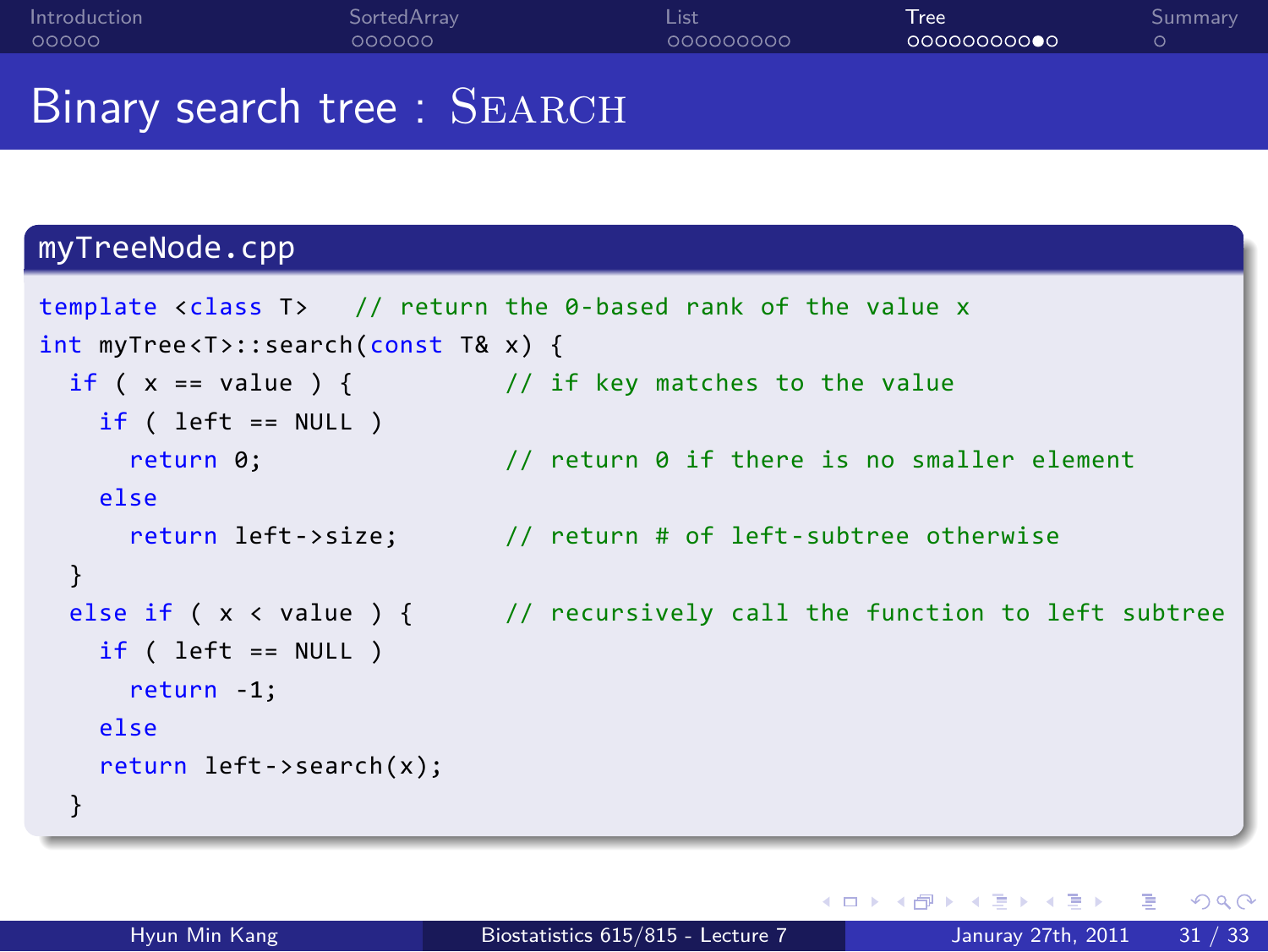#### . . . . . Introduction SortedArray<br>000000 List<br>000000000 Tree<br>0000000000 . Summary Binary search tree : SEARCH

### . myTreeNode.cpp (cont'd) ..

```
.
}
.. .
 else { // when x > value, [#leftSubtree]+1 should be added
  if ( right == NULL )
    return -1;
  else {
    int r = right->search(x);
    if (r < \theta) return -1;
    else if ( left == NULL ) return ( 1 + r );
    else return ( left->size + 1 + r );
  }
}
```